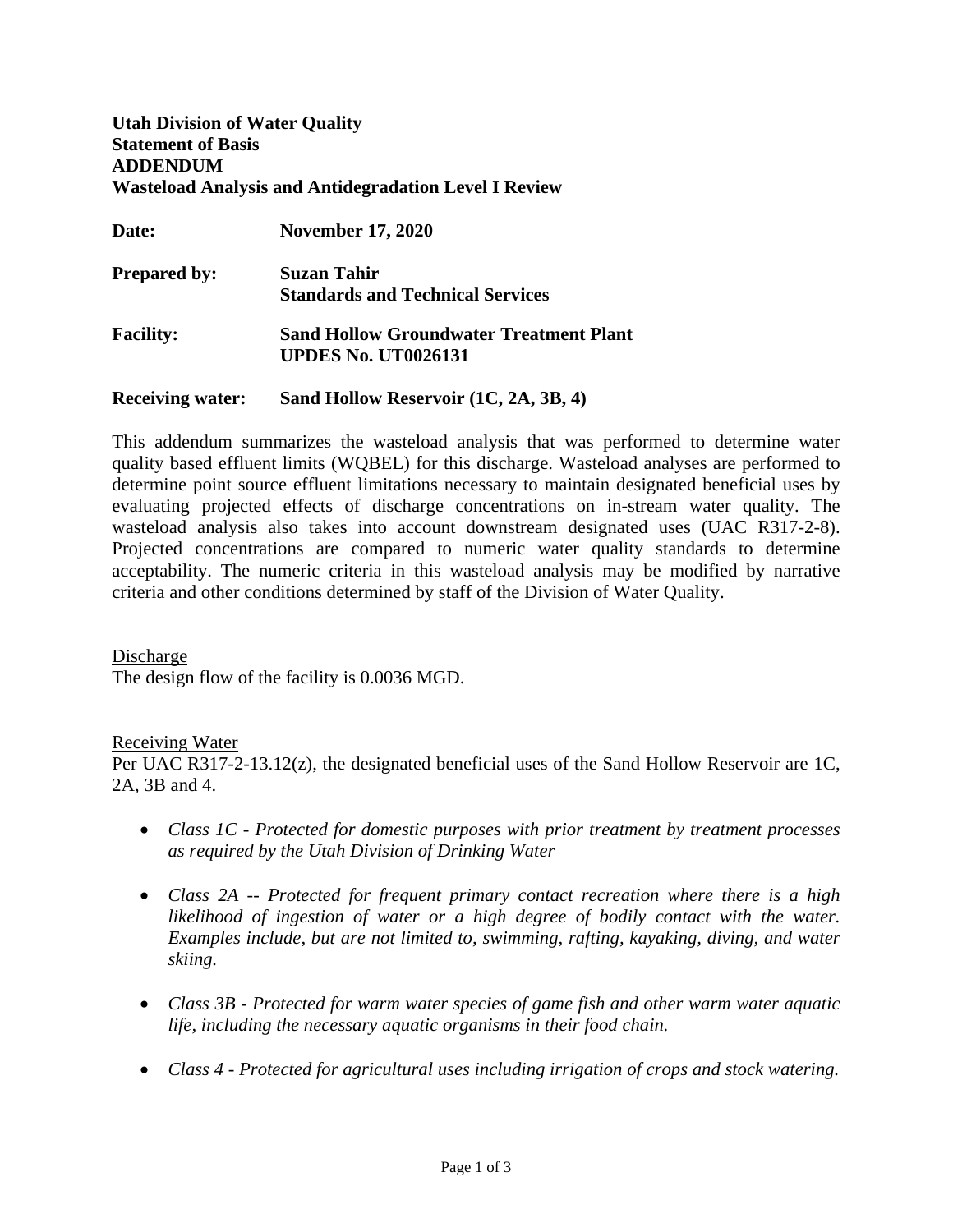# Flow

Typically, the critical flow for the wasteload analysis is considered the lowest stream flow for seven consecutive days with a ten year return frequency (7Q10). The proposed new plant will be discharging to Sand Hollow Reservoir, therefore seasonal critical values were not calculated for this waste load analysis and the design flow was used instead.

Ambient receiving water quality was characterized using DWQ monitoring station #5951000 (Sand Hollow Reservoir 001) for the period 2000-2020.

There was no DWQ monitoring station for the discharge point (new facility), therefore the discharge was characterized using very limited data provided in the Gunlock and Sand Hollow Water Treatment Preliminary Design Report prepared by Alpha Engineering and Carollo in 2018 (Alpha Engineering & Carollo, 2018).

# Total Maximum Daily Load (TMDL)

According to the Utah's 2016 303(d) Water Quality Assessment Report, the receiving water for the discharge, Sand Hollow Reservoir (UT-L-15010008-025\_00) supports all assessed uses.

# Mixing Zone

The maximum allowable mixing zone is 15 minutes of travel time for acute conditions, not to exceed 50% of stream width, and for chronic conditions is 2500 ft, per UAC R317-2-5. Water quality standards must be met at the end of the mixing zone.

Based on the results of the mixing zone modeling, plume width was 100 % of the river at 2500 feet. 100 % of the seasonal critical low flow was used to calculate chronic limits. Acute limits were calculated using 50% of the seasonal critical low flow.

# Parameters of Concern

Potential parameters of concern were identified as arsenic, total suspended solids, iron and manganese.

# WET Limits

The percent of effluent in the receiving water in a fully mixed condition, and acute and chronic dilution in a not fully mixed condition are calculated in the WLA in order to generate WET limits. The LC<sub>50</sub> (lethal concentration, 50%) percent effluent for acute toxicity and the IC<sub>25</sub> (inhibition concentration, 25%) percent effluent for chronic toxicity, as determined by the WET test, needs to be below the WET limits, as determined by the WLA. The WET limit for  $LC_{50}$  is typically 100% effluent and does not need to be determined by the WLA.

IC25 WET limits for Outfall 001 should be based on 1.18% effluent [\(Table 1\)](#page-2-0).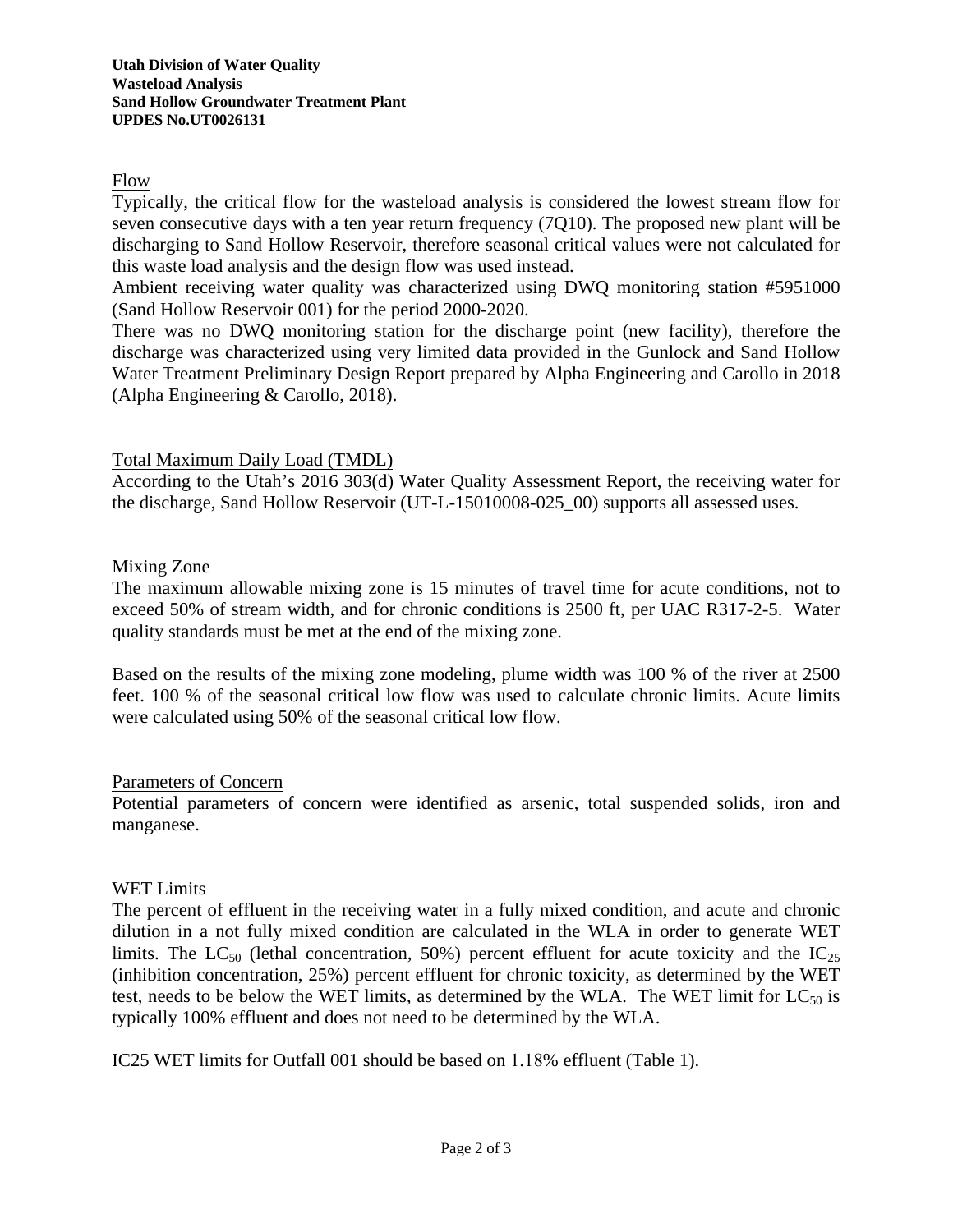<span id="page-2-0"></span>Table 1.WET Limits for IC25

| <b>Outfall</b> | <b>Percent Effluent</b> |
|----------------|-------------------------|
| Outfall 001    | -18%                    |

Wasteload Allocation Methods

Effluent limits were determined for conservative constituents using a simple mass balance mixing analysis (UDWQ 2012). The mass balance analysis is summarized in the Wasteload Addendums.

The water quality standard for chronic ammonia toxicity is dependent on temperature and pH, and the water quality standard for acute ammonia toxicity is dependent on pH. The AMMTOX Model developed by University of Colorado and adapted by Utah DWQ and EPA Region VIII was used to determine ammonia effluent limits (Lewis et al. 2002). The analysis is summarized in the Wasteload Addendum.

Models and supporting documentation are available for review upon request.

Antidegradation Level I Review

The objective of the Level I ADR is to ensure the protection of existing uses, defined as the beneficial uses attained in the receiving water on or after November 28, 1975. No evidence is known that the existing uses deviate from the designated beneficial uses for the receiving water. Therefore, the beneficial uses will be protected if the discharge remains below the WQBELs presented in this wasteload.

A Level II Antidegradation Review (ADR) was submitted and is not required.

Documents:

WLA Document*: Sand Hollow Groundwater Treatment Plant\_WLA\_11-17-2020.docx* Wasteload Analysis and Addendums: *Sand Hollow GWTP\_WLA\_11-17-2020.xlsm* 

References: Utah Division of Water Quality. 2012. *Utah Wasteload Analysis Procedures Version 1.0*.

Alpha Engineering , & Carollo. (2018). *Technical Memorandum 1 Gunlock & Sand Hollow Water Treatment Preliminary Design Report.* St. George.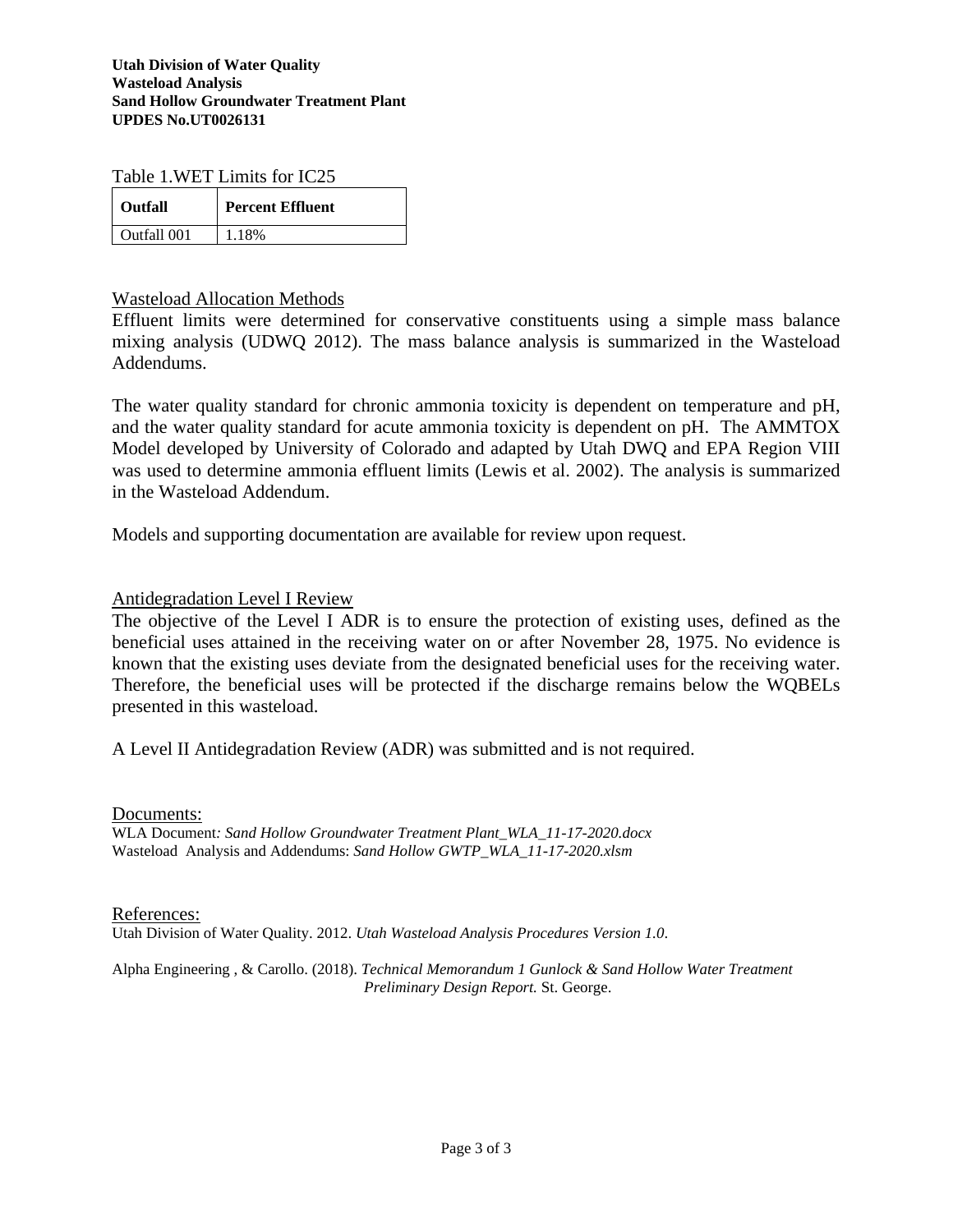# **WASTELOAD ANALYSIS [WLA] Addendum: Statement of Basis SUMMARY**

| <b>Discharging Facility:</b><br><b>UPDES No:</b> | <b>Sand Hollow Groundwater Treatment Plant</b><br>0026131 |                           |             |                                          |
|--------------------------------------------------|-----------------------------------------------------------|---------------------------|-------------|------------------------------------------|
| <b>Current Flow:</b>                             | 0.0036 MGD                                                |                           | Design Flow |                                          |
| Design Flow                                      | 0.0036 MGD                                                |                           |             |                                          |
| <b>Receiving Water:</b><br>Lake Classification:  | <b>Sand Hollow Reservoir</b><br>1C, 2A, 3B, 4             |                           |             |                                          |
|                                                  |                                                           |                           |             |                                          |
| TDS (mg/l)                                       | 521.75                                                    |                           | Average     |                                          |
| Hardness (mg/l)                                  | 283.00                                                    |                           | Average     |                                          |
| рH                                               | 8.20                                                      |                           | Average     |                                          |
| Temp (C)                                         | 16.67                                                     |                           | Average     |                                          |
| <b>Selected Effluent Limit Summary:</b>          |                                                           |                           |             | <b>WQ Standard:</b>                      |
| Flow, MGD:                                       | 0.0036 MGD                                                |                           | Design Flow |                                          |
| BOD, mg/l:                                       |                                                           | 25.0 All Season           |             | 5 Indicator                              |
| Dissolved Oxygen, mg/l:                          |                                                           | 5.00 All Season           |             | 5.50 30 Day Average                      |
| TNH3, Acute, mg/l:                               |                                                           | 14.90 All Season          |             | Varies Function of pH and Temperature    |
| TDS, mg/l:                                       |                                                           | 1200.00 All Season        |             | 1200 Receiving water is impaired for TDS |
| Zinc, ug/l                                       |                                                           | 3853.52 All Season Varies |             | <b>Function of Hardness</b>              |
| Copper, ug/l                                     |                                                           | 458.03 All Season Varies  |             | <b>Function of Hardness</b>              |
| <b>Modeling Parameters:</b>                      |                                                           |                           |             |                                          |
| <b>Acute Dilution Ratio</b>                      | 14.74 to 1                                                |                           |             |                                          |
| <b>Chronic Dilution Ratio:</b>                   | 84.21 to 1                                                |                           |             |                                          |
|                                                  |                                                           |                           |             |                                          |
|                                                  |                                                           |                           |             |                                          |

**Wasteload Analysis - Total Maximum Daily Load (Lake TMDL)**

11/23/2020 15:27

| <b>Facility:</b> | <b>Sand Hollow Groundwater Treatment Plant</b> | <b>UPDES No: UT-0026131</b> |
|------------------|------------------------------------------------|-----------------------------|
| Discharging to:  | <b>Sand Hollow Reservoir</b>                   |                             |

### **I. Introduction**

 Wasteload analyses are performed to determine point source effluent limitations necessary to maintain designated beneficial uses by evaluating projected effects of discharge concentrations on lake water quality. The wasteload analysis does not take into account downstream designated uses [R317-2-8, UAC]. Projected concentrations are compared to numeric water quality standards to determine acceptability. The anti-degradation policy and procedures are also considered. The primary water quality parameters of concern may include metals (as a function of hardness), total dissolved solids (TDS), total residual chlorine (TRC), unionized ammonia (as a function of pH and temperature, measured and evaluated interms of total ammonia), and dissolved oxygen.

 Mathematical water quality modeling is employed to determine water quality response to point source discharges. Models aid in the effort of anticipating water quality at future effluent flows at critical environmental conditions (e.g., high temperature, high pH, etc).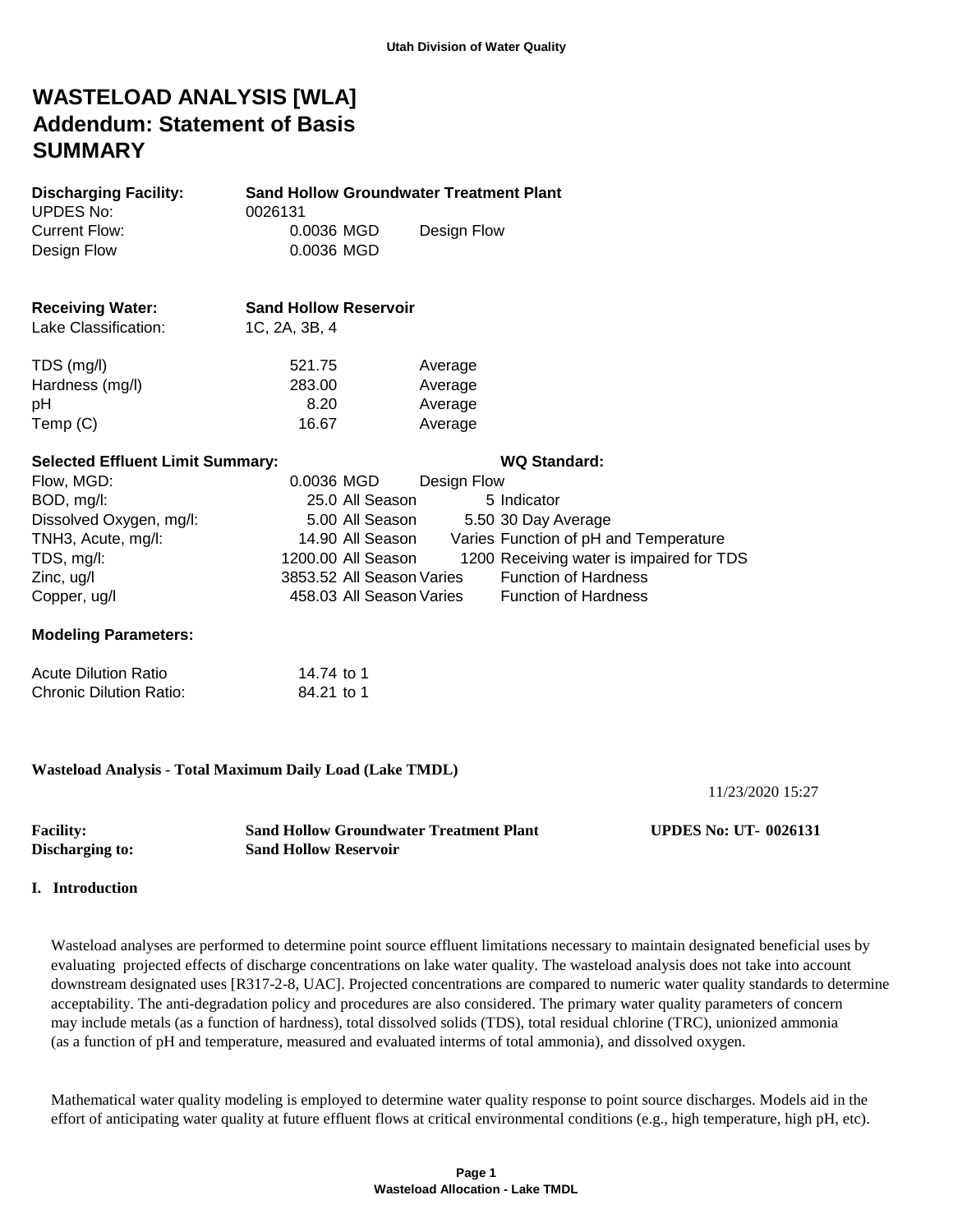The numeric criteria in this wasteload analysis may be modified by narrative criteria and other conditions as determined by staff of the Division of Water Quality.

# **II. Receiving Water and Lake / Reservoir Classification**

Sand Hollow Reservoir 1C, 2A, 3B, 4

#### **III. Numeric Water Quality Standards for Protection of Aquatic Wildlife**

| Function of Temperature and pH       | pH   | Temp |
|--------------------------------------|------|------|
| 1.39 mg/l as $N$ (4 Day Average)     | 8.17 | 19.4 |
| 6.04 mg/l as N $(1$ Hour Average     | 8.17 | 19.2 |
| 0.011 mg/l (4 Day Average)           |      |      |
| $0.019$ mg/l (1 Hour Average)        |      |      |
| 5.50 mg/l $(30 \text{ Day Average})$ |      |      |
| 4.00 mg/l (7Day Average)             |      |      |
| $3.00 \text{ mg}/1$ (1 Day Average)  |      |      |
| $1200 \; \text{mg}/\text{l}$         |      |      |
| $750 \text{ mg/l}$                   |      |      |
|                                      |      |      |

### **Acute and Chronic Heavy Metals (Dissolved)**

|                                               | 4 Day Average (Chronic) Standard |               | 1 Hour Average (Acute) Standard |
|-----------------------------------------------|----------------------------------|---------------|---------------------------------|
| <b>Parameter</b>                              | Concentration                    | Concentration |                                 |
| Aluminum                                      | 87.000 ug/l                      | 750           | $\frac{u g}{l}$                 |
| Antimony                                      | $\frac{u g}{l}$                  |               | $\frac{u g}{l}$                 |
| Arsenic                                       | 190.000 ug/l                     | 360.00        | ug/l                            |
| Asbestos                                      | $\frac{u g}{l}$                  |               | $\frac{u g}{l}$                 |
| Barium                                        | $\frac{u g}{l}$                  | 1000.00       | $\frac{u g}{l}$                 |
| Beryllium                                     | $\frac{u g}{l}$                  |               | $\frac{u g}{l}$                 |
| Cadmium                                       | $0.559$ ug/l                     | 5.79          | ug/l                            |
| Chromium III                                  | 192.031 ug/l                     | 4017.66       | $\frac{u g}{l}$                 |
| ChromiumVI                                    | $11.000$ ug/l                    | 16.00         | $\frac{u g}{l}$                 |
| Copper                                        | $21.522$ ug/l                    | 35.19         | $\frac{u g}{l}$                 |
| Cyanide                                       | 5.200 $\mu$ g/l                  | 22.00         | $\frac{u g}{l}$                 |
| Iron                                          | $\frac{u g}{l}$                  | 1000.00       | $\frac{u g}{l}$                 |
| Lead                                          | $11.054$ ug/l                    | 283.65        | $\frac{u g}{l}$                 |
| Mercury                                       | $0.012$ ug/l                     | 2.40          | $\frac{u g}{l}$                 |
| Nickel                                        | $201.87$ ug/l                    | 1073.42       | $\frac{u g}{l}$                 |
| Selenium                                      | 5.000 $\mu$ g/l                  | 20.00         | $\frac{u g}{l}$                 |
| Silver                                        | $\frac{u g}{l}$                  | 20.36         | $\frac{u g}{l}$                 |
| Thallium                                      |                                  |               |                                 |
| Zinc                                          | $274.477$ ug/l                   | 274.48        | $\frac{u g}{l}$                 |
| Based upon a Hardness of 265.99 mg/l as CaCO3 |                                  |               | Based upon 266.96 mg/l as CaCO3 |

 **Organics [Pesticides]**

**4 Day Average (Chronic) Standard 1 Hour Average (Acute) Standard Parameter** Concentration **Concentration**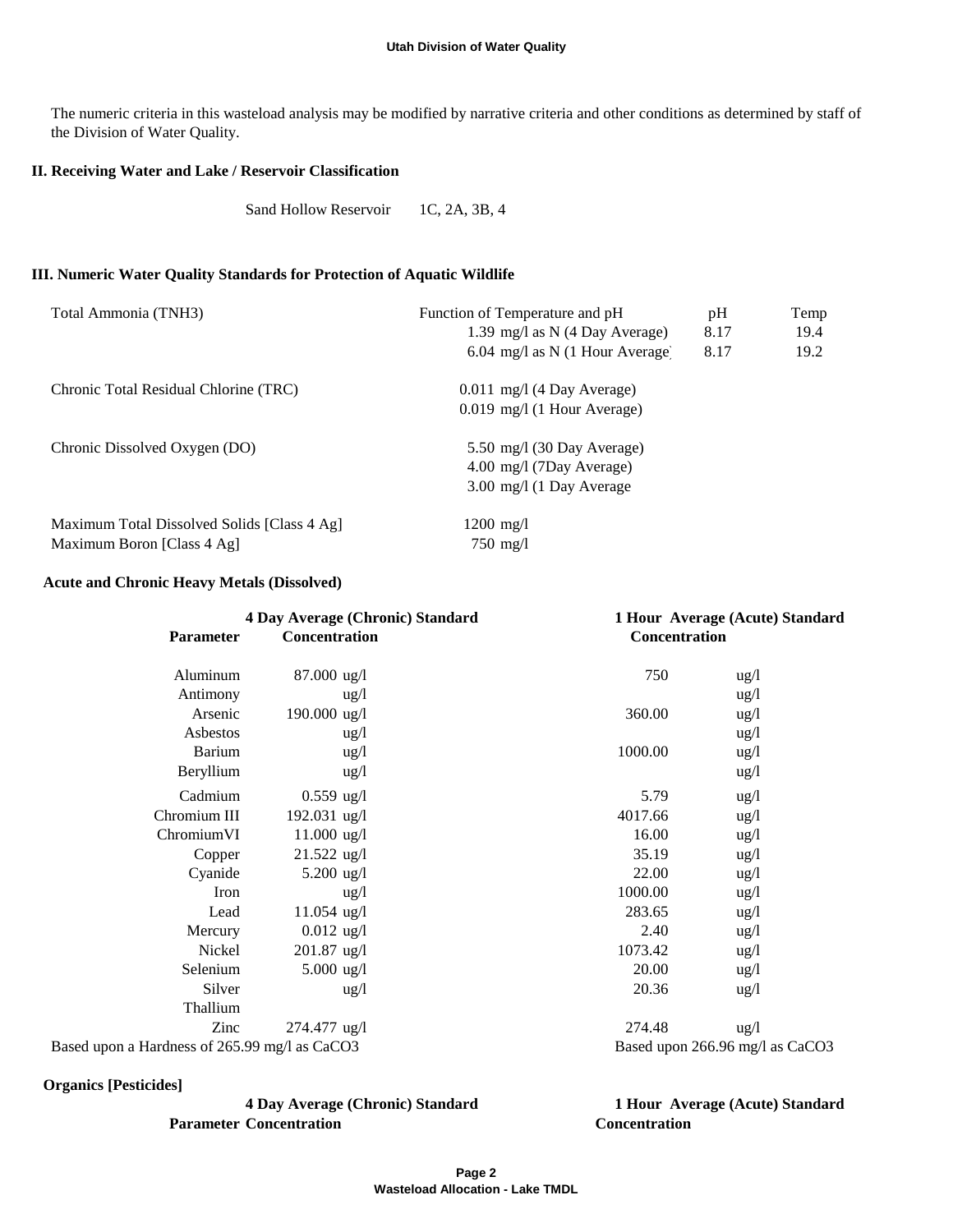| Aldrin                  |                      | 1.500  | $\frac{u g}{l}$ |
|-------------------------|----------------------|--------|-----------------|
| Chlordane               | $0.0043$ ug/l        | 1.200  | $\frac{u g}{l}$ |
| DDT, DDE                | $0.001$ ug/l         | 0.550  | $\frac{u g}{l}$ |
| Dieldrin                | $0.0056$ ug/l        | 0.240  | $\frac{u g}{l}$ |
| Endosulfan, a & b       | $0.056 \text{ ug}/l$ | 0.110  | $\frac{u g}{l}$ |
| Endrin                  | $0.036 \text{ ug}/1$ | 0.086  | $\frac{u g}{l}$ |
| Guthion                 |                      |        |                 |
| Heptachlor & H. epoxide | $0.0038$ ug/l        | 0.260  | $\frac{u g}{l}$ |
| Lindane                 | $0.08$ ug/l          | 1.000  | $\frac{u g}{l}$ |
| Methoxychlor            |                      | 0.030  | $\frac{u g}{l}$ |
| Mirex                   |                      | 0.001  | $\frac{u g}{l}$ |
| Parathion               | $0.0130$ ug/l        | 0.066  | $\frac{u g}{l}$ |
| PCB's                   | $0.014$ ug/l         |        |                 |
| Pentachlorophenol       | $15.00 \text{ ug}/l$ | 19.000 | $\frac{u g}{l}$ |
| Toxephene               | $0.0002$ ug/l        | 0.730  | $\frac{u g}{l}$ |
|                         |                      |        |                 |

# **IV. Numeric Water Quality Standards for Protection of Agriculture**

|            | <b>Concentration</b> | 1 Hour Average (Acute) Standard |
|------------|----------------------|---------------------------------|
| <b>TDS</b> | 1200                 | mg/1                            |
| Arsenic    | 100                  | $\frac{u g}{l}$                 |
| Boron      | 750                  | $\frac{u g}{l}$                 |
| Cadmium    | 10                   | $\frac{u g}{l}$                 |
| Chromium   | 100                  | $\frac{u g}{l}$                 |
| Copper     | 200                  | $\frac{u g}{l}$                 |
| Lead       | 100                  | $\frac{u g}{l}$                 |
| Selenium   | 50                   | $\frac{u g}{l}$                 |

# **V. Numeric Water Quality Standards for Protection of Human Health (Class 1C Waters)**

|                                 |                  | 1 Hour Average (Acute) Standard |  |  |
|---------------------------------|------------------|---------------------------------|--|--|
| <b>Metals</b>                   |                  | Concentration                   |  |  |
| Arsenic                         | 10               | ug/l                            |  |  |
| Barium                          | 1000             | ug/l                            |  |  |
| Cadmium                         | 10               | ug/l                            |  |  |
| Chromium                        | 50               | ug/l                            |  |  |
| Lead                            | 15               | ug/l                            |  |  |
| Mercury                         | $\overline{c}$   | ug/l                            |  |  |
| Selenium                        | 50               | ug/l                            |  |  |
| Silver                          | 50               | ug/l                            |  |  |
| Fluoride (3)                    | 1400             | ug/l                            |  |  |
| to                              | 2400             | ug/l                            |  |  |
| Nitrates as N                   | 10000            | ug/l                            |  |  |
| <b>Chlorophenoxy Herbicides</b> |                  |                                 |  |  |
| $2,4-D$                         | $\boldsymbol{0}$ | ug/l                            |  |  |
| $2,4,5$ -TP                     | $\boldsymbol{0}$ | ug/l                            |  |  |
| Methoxychlor                    | $\boldsymbol{0}$ | $\frac{u g}{l}$                 |  |  |
|                                 |                  |                                 |  |  |

# **VI. Numeric Water Quality Standards the Protection of Human Health from Water & Fish Consumption [Toxics]**

| Maximum Conc., ug/l - Acute Standards |                                            |                                    |  |  |
|---------------------------------------|--------------------------------------------|------------------------------------|--|--|
|                                       | Class 3A, 3B, 3C, 3D<br>Class 1C           |                                    |  |  |
|                                       | [2 Liters/Day for 70 Kg Person over 70 Yr. | [6.5 g for 70 Kg Person over 70 \] |  |  |
| Antimony                              | 5.6 $\mu$ g/l                              | $640 \text{ ug}/1$                 |  |  |

**Wasteload Allocation - Lake TMDL**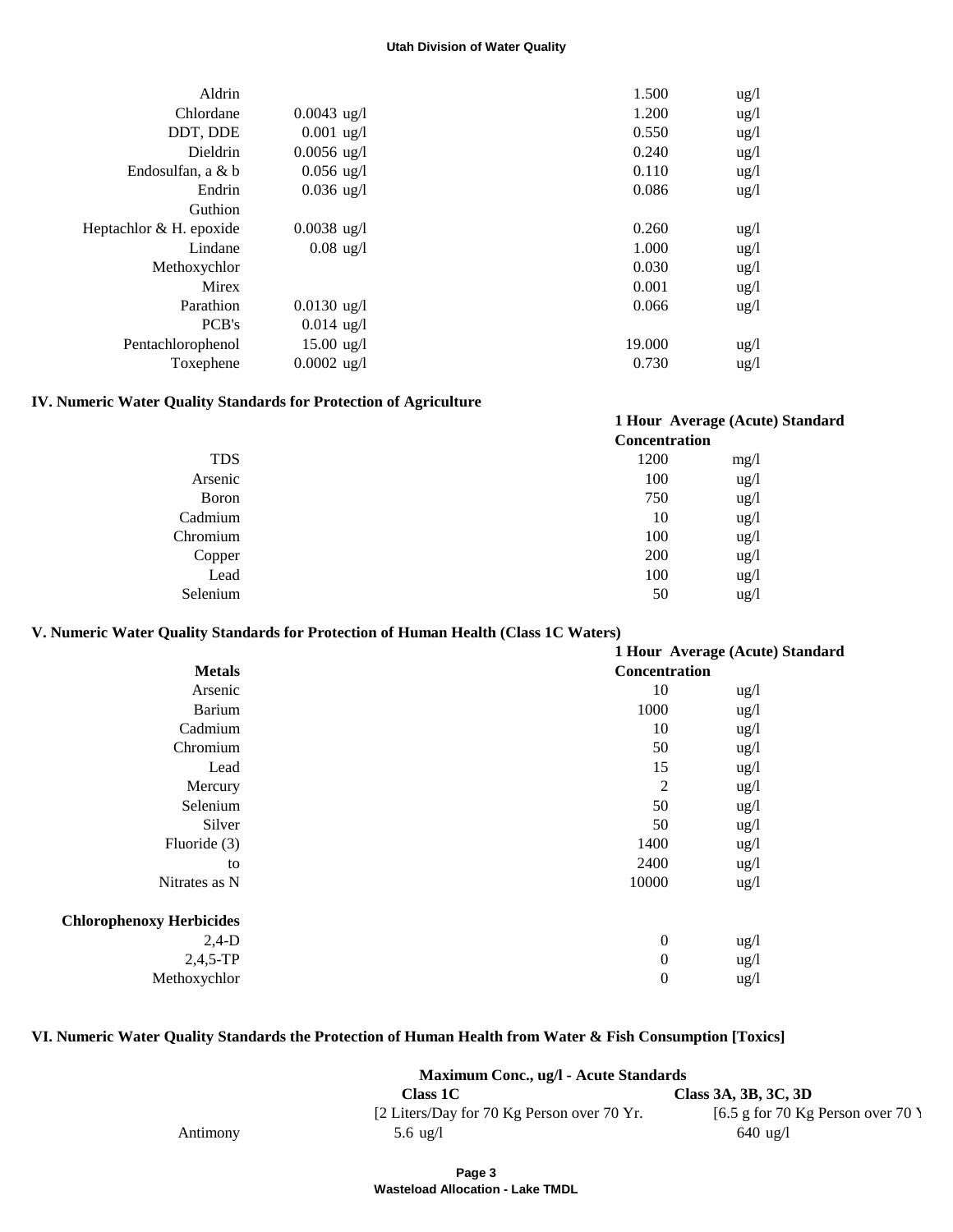| Arsenic                    |                             |                      |
|----------------------------|-----------------------------|----------------------|
| Beryllium                  | A<br>$\mathbf C$            | A<br>$\mathsf{C}$    |
| Cadmium                    | $\overline{C}$              | $\mathbf C$          |
| Chromium III               | $\mathsf{C}$                | $\mathbf C$          |
| Chromium VI                | $\mathcal{C}$               | $\overline{C}$       |
|                            |                             |                      |
| Copper<br>Lead             | $1,300$ ug/l<br>$\mathbf C$ | $\mathbf C$          |
| Mercury                    | A                           | $\mathbf{A}$         |
| Nickel                     | $100$ ug/l                  | 4,600 ug/l           |
| Selenium                   | A                           | 4,200 ug/l           |
| Silver                     |                             |                      |
| Thallium                   | $0.24$ ug/l                 | $6.3$ ug/l           |
| Zinc                       | 7400 ug/l                   | 26,000 ug/l          |
| Cyanide                    | $140$ ug/l                  | 220,000 ug/l         |
| Asbestos                   | 7.00E+06 Fibers/L           |                      |
|                            |                             |                      |
| 2,3,7,8-TCDD Dioxin        | 5.0 E-9 ug/l                | 5.1 E-9 ug/l         |
| Acrolein                   | $190$ ug/l                  | $290$ ug/l           |
| Acrylonitrile              | $0.051$ ug/l                | $0.25$ ug/l          |
| Alachlor                   | $2$ ug/l                    |                      |
| Benzene                    | $2.2 \text{ ug}/l$          | 51 B ug/l            |
| Bromoform                  | 4.3 $\text{ug/l}$           | 140.00 ug/l          |
| Carbofuran                 | 40                          |                      |
| Carbon Tetrachloride       | $0.23$ ug/l                 | $1.60$ ug/l          |
| Chlorobenzene              | $100$ ug/l                  | 21,000 ug/l          |
| Chlorodibromomethane       | $0.4 \text{ ug}/l$          | 13.00 ug/l           |
| Chloroethane               |                             |                      |
| 2-Chloroethylvinyl Ether   |                             |                      |
| Chloroform                 | $5.7 \text{ ug}/l$          | 470.00 ug/l          |
| Dalapon                    | $200$ ug/l                  |                      |
| Di(2ethylhexl)adipate      | $400$ ug/l                  |                      |
| Dichlorobromopropane       | 0.2                         |                      |
| Dichlorobromomethane       | $0.55$ ug/l                 | $17.00 \text{ ug}/l$ |
| 1,1-Dichloroethane         |                             |                      |
| 1,2-Dichloroethane         | $0.38$ ug/l                 | 37.00 ug/l           |
| 1,1-Dichloroethylene       | $7 \text{ ug}/l$            | $3.20$ ug/l          |
| Dichloroethylene (cis-1,2) | $70\,$                      |                      |
| Dinoseb                    | $\tau$                      |                      |
| Diquat                     | 20                          |                      |
| 1,2-Dichloropropane        | $0.5 \text{ ug}/l$          | $15.00$ ug/l         |
| 1,3-Dichloropropene        | $0.34$ ug/l                 | 1,700 ug/l           |
| Endothall                  | 100                         |                      |
| Ethylbenzene               | 530 ug/l                    | 29,000 ug/l          |
| Ethyldibromide             | $0.05$ ug/l                 |                      |
| Glyphosate                 | 700 ug/l                    |                      |
| Haloacetic acids           | 60 ug/l E                   |                      |
| Methyl Bromide             | $47$ ug/l                   | $1,500$ ug/l         |
| Methyl Chloride            | F                           | F                    |
| Methylene Chloride         | 4.6 $\mu$ g/l               | 590.00 ug/l          |
| Ocamyl (vidate)            | $200$ ug/l                  |                      |
| Picloram                   | $500$ ug/l                  |                      |
| Simazine                   | $4$ ug/l                    |                      |
| Styrene                    | $100$ ug/l                  |                      |
| 1,1,2,2-Tetrachloroethane  | $0.17$ ug/l                 | $4.00 \text{ ug}/1$  |
| Tetrachloroethylene        | $0.69$ ug/l                 | $3.30$ ug/l          |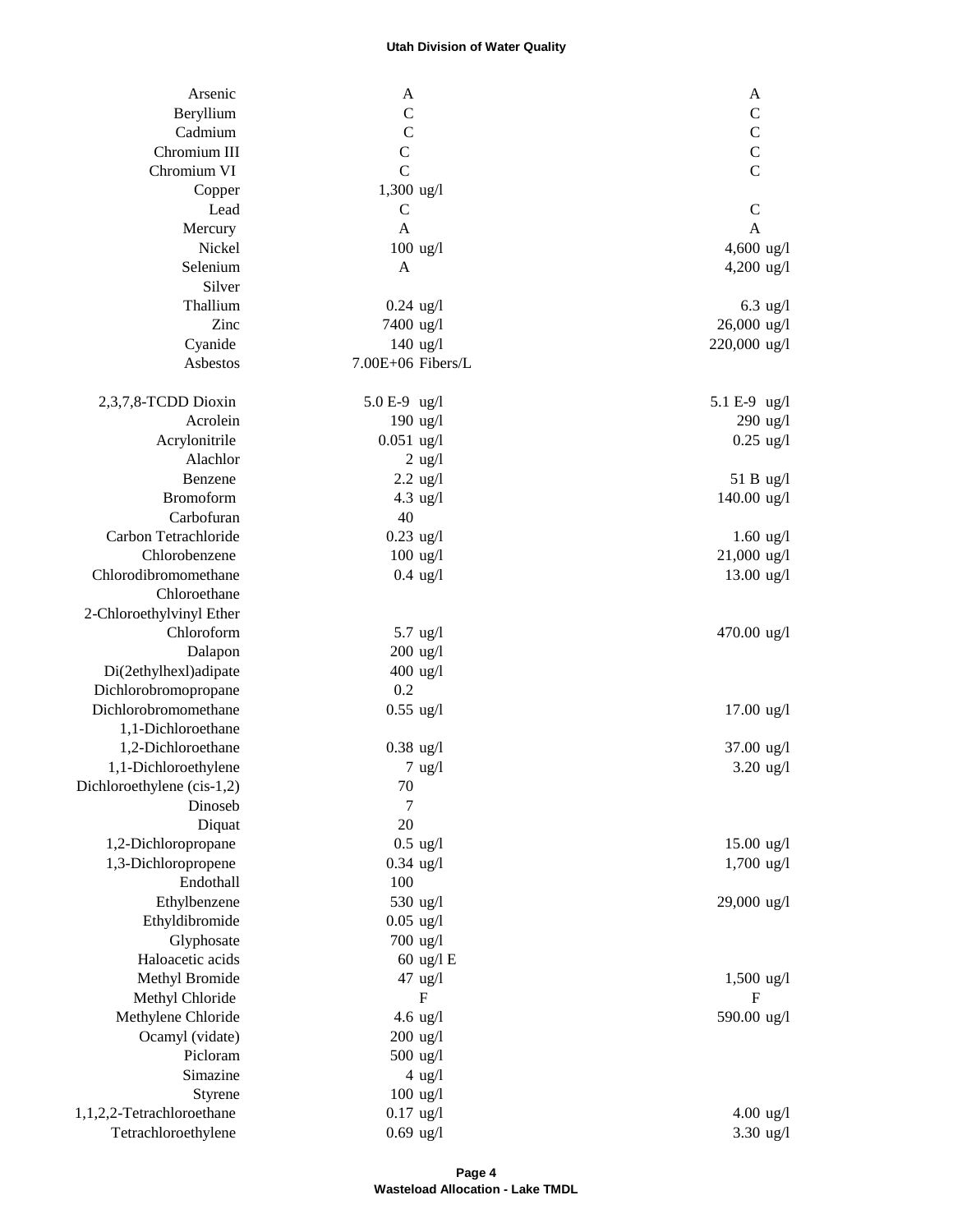| Toluene                      | $1000$ ug/l         |                    |             | 200,000 ug/l         |
|------------------------------|---------------------|--------------------|-------------|----------------------|
| 1,2 -Trans-Dichloroethylene  |                     | $100$ ug/l         |             | 140,000 ug/l         |
| 1,1,1-Trichloroethane        | $200$ ug/l          |                    |             | F                    |
| 1,1,2-Trichloroethane        | $0.59$ ug/l         |                    |             | $16.00$ ug/l         |
| Trichloroethylene            |                     | $2.5$ ug/l         |             | $30.00$ ug/l         |
| Vinyl Chloride               | $0.025$ ug/l        |                    |             | 530.00 ug/l          |
| Xylenes                      | 10000 ug/l          |                    |             |                      |
| 2-Chlorophenol               |                     | $81 \text{ ug}/l$  |             | $150$ ug/l           |
| 2,4-Dichlorophenol           |                     | $77$ ug/l          |             | 290 ug/l             |
| 2,4-Dimethylphenol           |                     | 380 ug/l           |             | 850 ug/l             |
| 2-Methyl-4,6-Dinitrophenol   |                     | $13 \text{ ug}/l$  |             | 280 ug/l             |
| 2,4-Dinitrophenol            |                     | $69$ ug/l          |             | 5,300 ug/l           |
| 2-Nitrophenol                |                     |                    |             |                      |
| 4-Nitrophenol                |                     |                    |             |                      |
| 3-Methyl-4-Chlorophenol      |                     |                    |             |                      |
| Penetachlorophenol           | $0.27$ ug/l         |                    |             | $3.00$ ug/l          |
| Phenol                       | $21000$ ug/l        |                    |             | 1,700,000 ug/l       |
| 2,4,6-Trichlorophenol        |                     | $1.4 \text{ ug}/l$ |             | $2.40$ ug/l          |
| Acenaphthene                 | $670$ ug/l          |                    |             | 990 ug/l             |
| Acenaphthylene               |                     | $\frac{u g}{l}$    |             | ug/l                 |
| Anthracene                   | 8300 ug/l           |                    |             | 40,000 ug/l          |
| Benzidine                    | $0.000086$ ug/l     |                    | $\mathbf B$ | $0.00 \text{ ug}$ /l |
| BenzoaAnthracene             | $0.0038$ ug/l       |                    |             | $0.02$ ug/l          |
| BenzoaPyrene                 | $0.0038$ ug/l       |                    |             | $0.02$ ug/l          |
| BenzobFluoranthene           | $0.0038$ ug/l       |                    |             | $0.02$ ug/l          |
| BenzoghiPerylene             |                     | ug/l               |             |                      |
| BenzokFluoranthene           | $0.0038$ ug/l       |                    |             | $0.02$ ug/l          |
| Bis2-ChloroethoxyMethane     |                     | ug/l               |             |                      |
| Bis2-ChloroethylEther        | $0.03$ ug/l         |                    |             | $0.53$ ug/l          |
| Bis2-Chloroisopropy1Ether    | $1400$ ug/l         |                    |             | 65,000 ug/l          |
| Bis2-EthylbexylPhthalate     |                     | $1.2$ ug/l         |             | $2.20$ ug/l          |
| 4-Bromophenyl Phenyl Ether   |                     | $\frac{u g}{l}$    |             |                      |
| <b>Butylbenzyl Phthalate</b> | $1500 \text{ ug}/1$ |                    |             | $1,900 \text{ ug/l}$ |
| 2-Chloronaphthalene          | 1000 ug/l           |                    |             | $1,600$ ug/l         |
| 4-Chlorophenyl Phenyl Ether  |                     | $\frac{u g}{l}$    |             |                      |
| Chrysene                     | $0.0038$ ug/l       |                    |             | $0.02$ ug/l          |
| Dibenzoa, hAnthracene        | $0.0038$ ug/l       |                    |             | $0.02$ ug/l          |
| 1,2-Dichlorobenzene          | 420 ug/l            |                    |             | $17,000$ ug/l        |
| 1,3-Dichlorobenzene          | $320$ ug/l          |                    |             | 960 ug/l             |
| 1,4-Dichlorobenzene          |                     | $63$ ug/l          |             | $2,600$ ug/l         |
| 3,3-Dichlorobenzidine        | $0.021$ ug/l        |                    |             | $0.03$ ug/l          |
| Diethyl Phthalate            | 17000 ug/l          |                    |             | 44,000 ug/l          |
| Dimethyl Phthalate           | 270000 ug/l         |                    |             | 1,100,000 ug/l       |
| Di-n-Butyl Phthalate         | $2000 \text{ ug}/1$ |                    |             | 4,500 ug/l           |
| 2,4-Dinitrotoluene           | $0.11$ ug/l         |                    |             | $3.40$ ug/l          |
| 2,6-Dinitrotoluene           |                     | $\frac{u g}{l}$    |             |                      |
| Di-n-Octyl Phthalate         |                     | $\frac{u g}{l}$    |             |                      |
| 1,2-Diphenylhydrazine        | $0.036$ ug/l        |                    |             | $0.20$ ug/l          |
| Fluoranthene                 |                     | $130$ ug/l         |             | $140.00$ ug/l        |
| Fluorene                     | $1100$ ug/l         |                    |             | 5,300 ug/l           |
| Hexachlorobenzene            | $0.00028$ ug/l      |                    |             | $0.00029 B$ ug/l     |
| Hexachlorobutedine           | $0.44$ ug/l         |                    |             | $18.00 \text{ ug}/1$ |
| Hexachloroethane             |                     | $1.4 \text{ ug}/l$ |             | $3.30$ ug/l          |
| Hexachlorocyclopentadiene    |                     | $40 \text{ ug}/l$  |             | $17,000$ ug/l        |
| Ideno 1,2,3-cdPyrene         | $0.0038$ ug/l       |                    |             |                      |
|                              |                     |                    |             | $0.02$ ug/l          |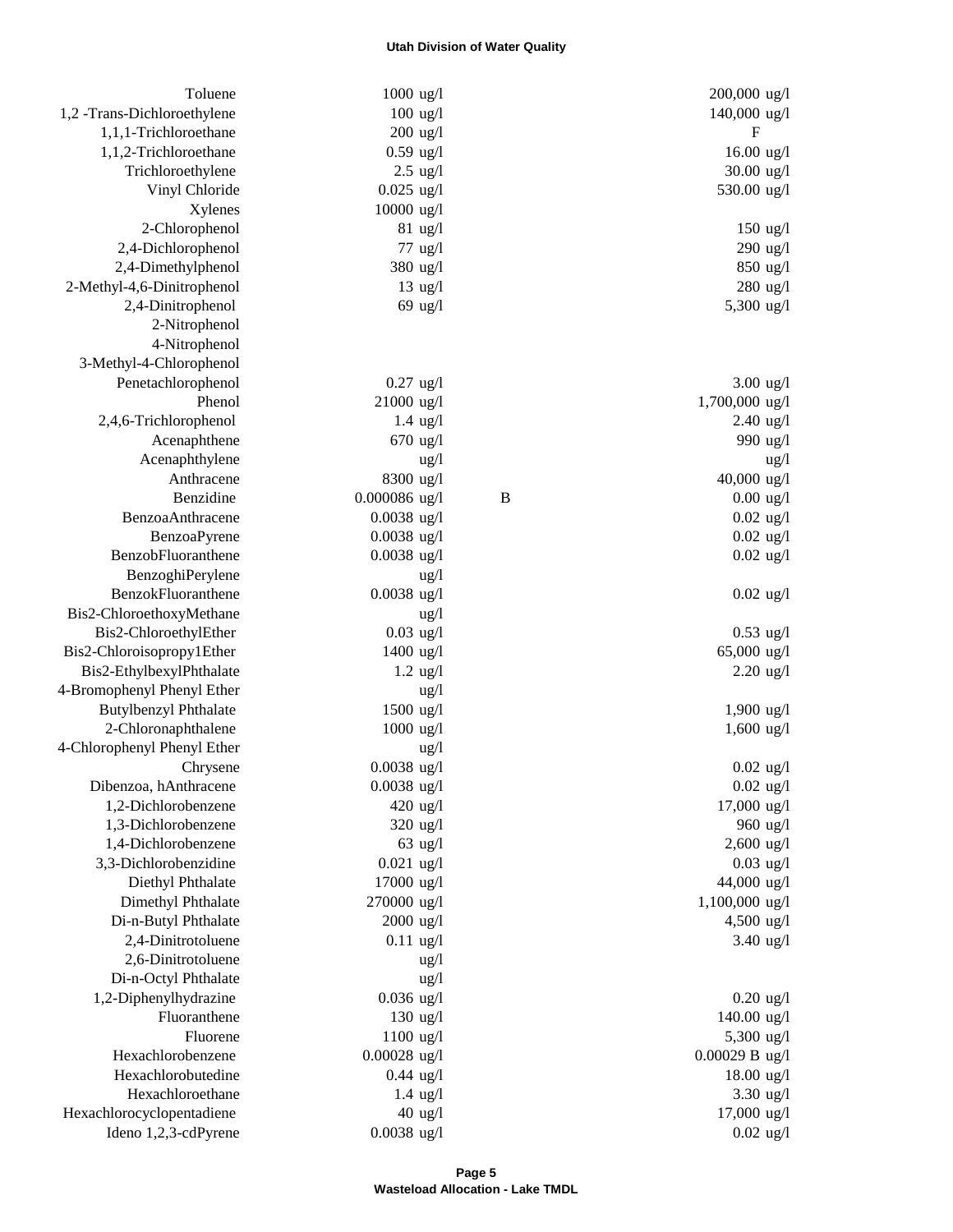| Isophorone                |                    | $\mathbf B$<br>$35 \text{ ug}/l$ | $960.00 \text{ ug}/l$ |
|---------------------------|--------------------|----------------------------------|-----------------------|
| Naphthalene               |                    |                                  |                       |
| Nitrobenzene              |                    | $17 \text{ ug}/l$                | 690 ug/l              |
| N-Nitrosodimethylamine    | $0.00069$ ug/l     |                                  | $3.00$ ug/l           |
| N-Nitrosodi-n-Propylamine | $0.005$ ug/l       |                                  | $0.51$ ug/l           |
| N-Nitrosodiphenylamine    |                    | $3.3 \text{ ug}/l$               | $6.00 \text{ ug}/1$   |
| Phenanthrene              |                    |                                  |                       |
| Pyrene                    | $830 \text{ ug}/1$ |                                  | $4,000 \text{ ug}/1$  |
| 1,2,4-Trichlorobenzene    | $260$ ug/l         |                                  | 940 ug/l              |
| Aldrin                    | $0.000049$ ug/l    |                                  | $0.000050$ ug/l       |
| alpha-BHC                 | $0.0026$ ug/l      |                                  | $0.00$ ug/l           |
| beta-BHC                  | $0.0091$ ug/l      |                                  | $0.02$ ug/l           |
| gamma-BHC (Lindane)       |                    | $0.2 \text{ ug}/l$               | $0.06$ ug/l           |
| delta-BHC                 |                    |                                  |                       |
| Chlordane                 | $0.0008$ ug/l      |                                  | $0.00$ ug/l           |
| $4,4$ -DDT                | $0.00022$ ug/l     |                                  | $0.00$ ug/l           |
| $4,4$ -DDE                | $0.00022$ ug/l     |                                  | $0.00$ ug/l           |
| $4,4$ -DDD                | $0.00031$ ug/l     |                                  | $0.00$ ug/l           |
| Dieldrin                  | $0.000052$ ug/l    | $\bf{B}$                         | $0.000054$ ug/l       |
| alpha-Endosulfan          |                    | $62 \text{ ug}/l$                | 89 ug/l               |
| beta-Endosulfan           |                    | $62$ ug/l                        | 89 ug/l               |
| Endosulfan Sulfate        |                    | $62 \text{ ug}/l$                | 89 ug/l               |
| Endrin                    | $0.059$ ug/l       |                                  | $0.81$ ug/l           |
| Endrin Aldehyde           | $0.29$ ug/l        |                                  | $0.30$ ug/l           |
| Heptachlor                | $0.000079$ ug/l    | B                                | 0.000079 ug/l         |
| Heptachlor Epoxide        | $0.000039$ ug/l    | B                                | 0.000039 ug/l         |
| Polychlorinated Biphenyls | $0.000064$ ug/l    | B,D                              | 0.000064 ug/l         |
| Toxaphene                 | $0.00028$ ug/l     |                                  | $0.00028$ ug/l        |

 **There are additional standards that apply to this receiving water, but were not considered in this modeling/waste load allocation analysis.**

### **VII. Mathematical Modeling of Water Quality Quality**

 Model configuration was accomplished utilizing standard modeling procedures. Data points were plotted and coefficients adjusted as required to match observed data as closely as possible.

 The modeling approach used in this analysis included one or a combination of the following models.

 (1) The Utah River Model, Utah Division of Water Quality, 1992. Based upon STREAMDO IV (Region VIII) and Supplemental Ammonia Toxicity Models; EPA Region VIII, Sept. 1990 and

QUAL2E (EPA, Athens, GA).

(2) Utah Ammonia/Chlorine Model, Utah Division of Water Quality, 1992.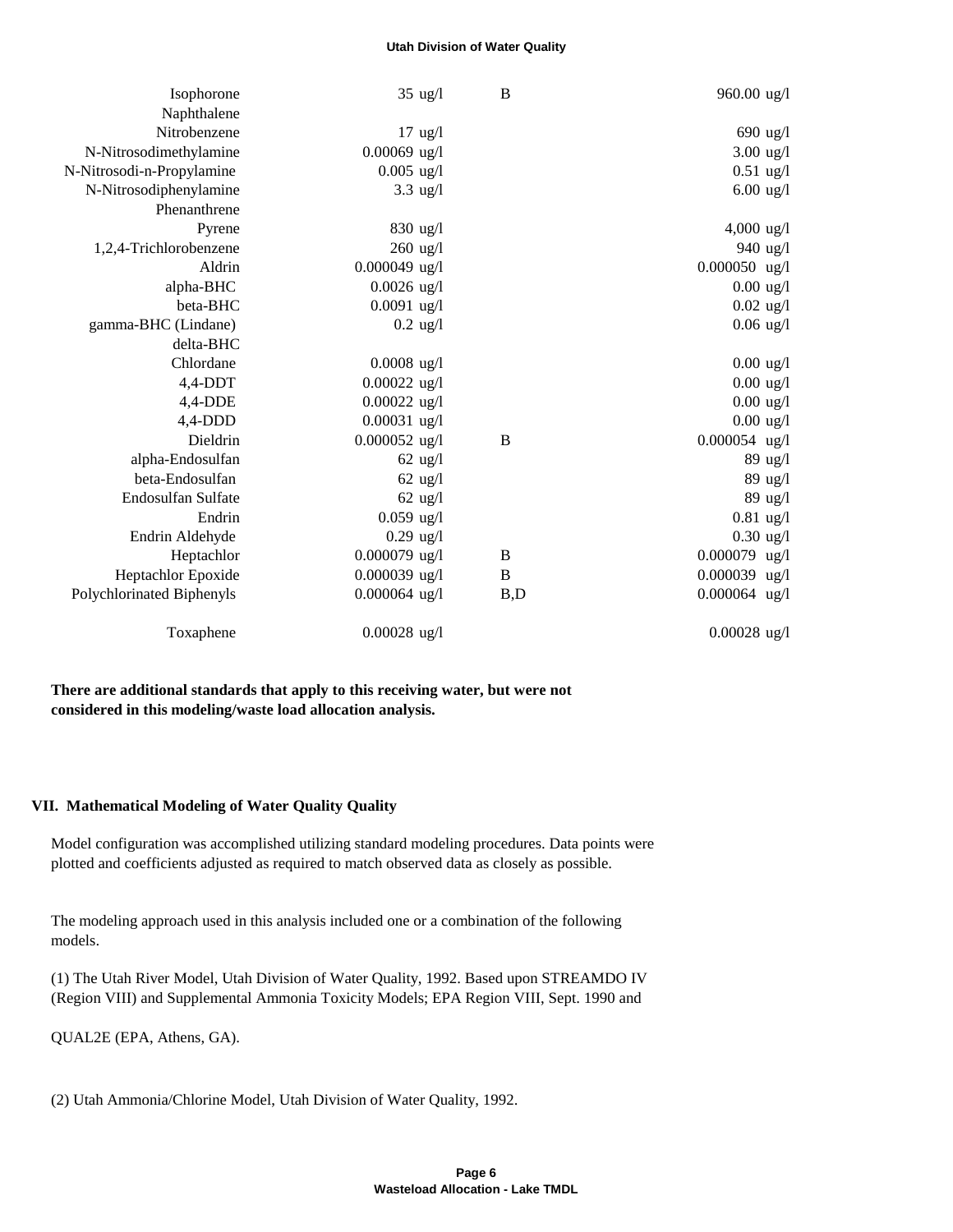(3) Principles of Surface Water Quality Modeling and Control. Robert V. Thomann, et.al. Harper Collins Publisher, Inc. 1987, pp. 644.

Coefficients used in the model were based, in part, upon the following references:

 (1) Rates, Constants, and Kinetics Formulations in Surface Water Quality Modeling. Environmen tal Research Laboratory, Office of Research and Development, U.S. Environmental Protection Agency, Athens Georgia. EPA/600/3-85/040 June 1985.

 (2) Principles of Surface Water Quality Modeling and Control. Robert V. Thomann, et.al. Harper Collins Publisher, Inc. 1987, pp. 644.

 The Utah Reservoir and Lake Model is a simple round jet model which was received from EPA Region 8. It assumes a discharge expands into the receiving water as a 1/2 cone from the point of discharge with the appropriate dilution.

#### **The dilution ratios for this wasteload analysis are as follows:**

| <b>Acute Dilution Ratio:</b>    | 14.7 to 1 |
|---------------------------------|-----------|
| <b>Chronic Dilution Ration:</b> | 84.2 to 1 |

### **VIII. Modeling Information**

 The required information for the model may include the following information for both the lake and effluent conditions:

| Temperature, Deg. C.    | Total Residual Chlorine (TRC), mg/l |
|-------------------------|-------------------------------------|
| pH                      | Total NH3-N, mg/l                   |
| $BOD5$ , mg/l           | Total Dissolved Solids (TDS), mg/l  |
| Metals, $u\mathbf{g}/l$ | Toxic Organics of Concern, ug/l     |
| $D.O.$ mg/l             |                                     |

### **Other Conditions**

 In addition to the lake and effluent conditions, the models require a variety of physical and biological coefficients and other technical information. In the process of actually establishing the permit limits for an effluent, values are used based upon the available data, model calibration, literature values, site visits and best professional judgement.

### **Model Inputs**

| <b>Lake Information</b>      | Temp.         | pH  | T-NH3               | <b>BOD</b> | DO   | <b>TRC</b> | <b>TDS</b> | <b>Metals</b> |
|------------------------------|---------------|-----|---------------------|------------|------|------------|------------|---------------|
|                              | Deg. C        |     | $mg/l$ as N         | mg/l       | mg/1 | mg/l       | mg/        | ug/l          |
|                              | 19.4          | 8.2 | 0.00                | N/A        | N/A  | 0.00       | 521.8      | 0.0           |
|                              | <b>Season</b> |     | Flow,<br><b>MGD</b> | Temp.      |      |            |            |               |
| <b>Discharge Information</b> | All Seasons   |     | 0.0                 | 16.7       |      |            |            |               |

### **IX. Effluent Limitations based upon Water Quality Standards**

#### **Effluent Limitation for Flow**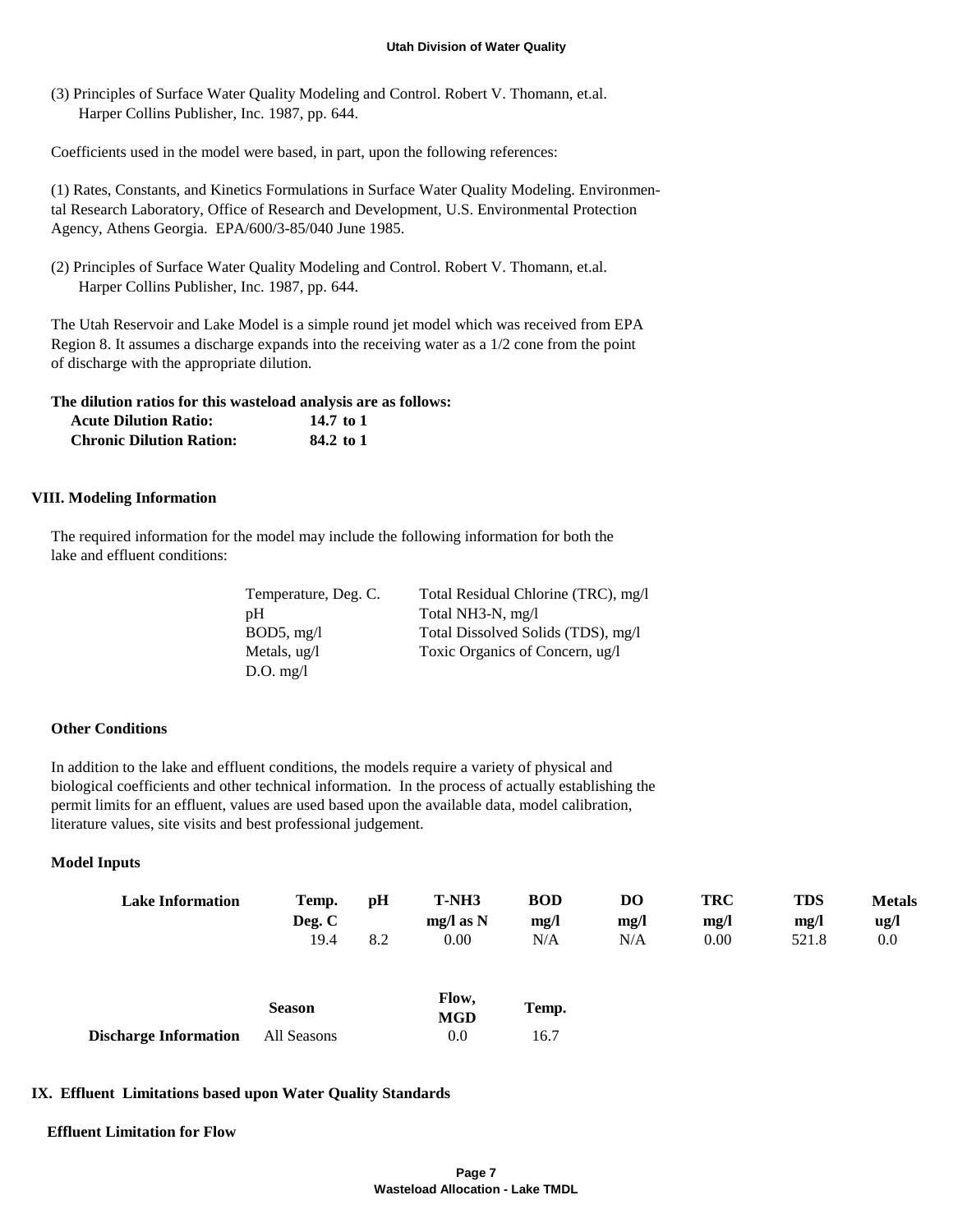| All Seasons    |            |               |
|----------------|------------|---------------|
| Not to Exceed: | $0.00$ MGD | Daily Average |
|                | $0.01$ cfs | Daily Average |

WET Requirements As determined by Permits & Compliance Branch

# **Effluent Limitation for Biological Oxygen Demand (BOD)**

|                | Concentration                |
|----------------|------------------------------|
| 30 Day Average | 25.0 mg/l as BOD5            |
| 30 Day Average | $20.0 \text{ mg/l}$ as CBOD5 |

### **Effluent Limitation for Dissolved Oxygen (DO)**

# **Concentration 1 Day Average (Acute)**

30 Day Average 5.00 mg/l

 **Effluent Limitation for Total Ammonia**

|             | <b>4 Day Average [Chronic]</b><br><b>Concentration</b> | Load          |
|-------------|--------------------------------------------------------|---------------|
| All Seasons | 202.94 mg/l as N                                       | $6.1$ lbs/day |
|             | 1 Hour Average [Acute]<br><b>Concentration</b>         | Load          |
|             | 14.9 mg/l as $N$                                       | $0.4$ lbs/day |

# **Effluent Limitation for Total Residual Chlorine**

|             | 4 Day Average [Chronic]<br><b>Concentration</b> | Load          |
|-------------|-------------------------------------------------|---------------|
| All Seasons | $0.926$ mg/l                                    | $0.0$ lbs/day |
|             | 1 Hour Average [Acute]<br><b>Concentration</b>  | Load          |
|             | $0.280$ mg/l                                    | $0.0$ lbs/day |

 **Effluent Limitations for Metals**

**4 Day Average (Chronic) 1 Hour Average (Acute) Concentration Load Concentration Load**

> **Page 8 Wasteload Allocation - Lake TMDL**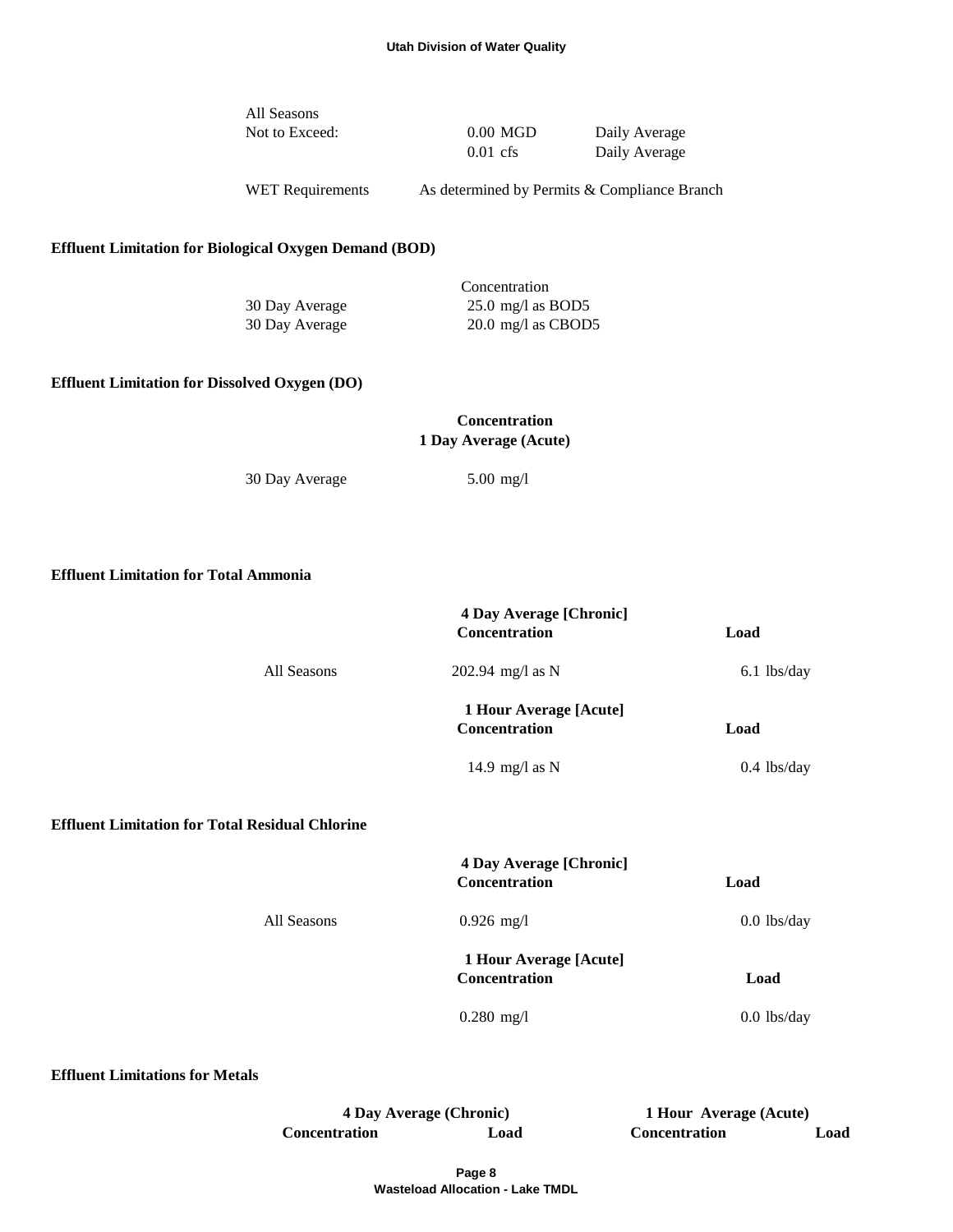| Aluminum     | $6083.76$ ug/l <sup>*</sup> | $0.1$ lbs/day   | $10847.14 \text{ ug}/l$    | $0.2$ lbs/day |
|--------------|-----------------------------|-----------------|----------------------------|---------------|
| Arsenic      | $12495.48$ ug/l             | $0.2$ lbs/day   | 4987.95 ug/l*              | $0.1$ lbs/day |
| Barium       |                             |                 | $14736.30 \text{ ug/l}$    | $0.3$ lbs/day |
| Cadmium      | $24.20 \text{ ug}/l^*$      | $0.0$ lbs/day   | $74.27 \text{ ug}/l$       | $0.0$ lbs/day |
| Chromium III | 7749.27 ug/l*               | $0.2$ lbs/day   | $17748.02$ ug/l            | $0.3$ lbs/day |
| ChromiumVI   | $801.47$ ug/l               | $0.0$ lbs/day   | $215.18 \text{ ug}/l^*$    | $0.0$ lbs/day |
| Copper       | $1488.53$ ug/l              | $0.0$ lbs/day   | 458.03 ug/l*               | $0.0$ lbs/day |
| Cyanide      | 76.63                       |                 | 324.20                     |               |
| Iron         |                             |                 | $320.20$ ug/l              | $0.0$ lbs/day |
| Lead         | 558.98 ug/l*                | $0.0$ lbs/day   | 2713.55 ug/l               | $0.1$ lbs/day |
| Mercury      | $0.01 \text{ ug}/l^*$       | $0.000$ lbs/day | $35.20 \text{ ug}/1$       | $0.0$ lbs/day |
| Nickel       | 9769.91 ug/l*               | $0.2$ lbs/day   | 15793.89 ug/l              | $0.3$ lbs/day |
| Selenium     | $337.43$ ug/l               | $0.0$ lbs/day   | $262.91$ ug/l <sup>*</sup> | $0.0$ lbs/day |
| Silver       |                             |                 | $249.75$ ug/l              | $0.0$ lbs/day |
| Zinc         | 138521.02 ug/l              | $2.7$ lbs/dav   | 3853.52 ug/l*              | 0.1           |

\* Most stringent between Chronic & Acute Effluent Limitations

# **Effluent Limitations for Organics [Pesticides]**

| <b>4 Day Average</b> |                            |                 | 1 Hour Average             |                 |
|----------------------|----------------------------|-----------------|----------------------------|-----------------|
| <b>Pesticide</b>     | <b>Concentration</b>       | Load            | <b>Concentration</b>       | Load            |
| Aldrin               |                            |                 | $22.1044$ ug/l             | $0.000$ lbs/day |
| Chlordane            | $0.3621 \text{ ug}/l^*$    | $0.000$ lbs/day | $17.6836$ ug/l             | $0.000$ lbs/day |
| DDT, DDE             | $0.0842$ ug/l <sup>*</sup> | $0.000$ lbs/day | $8.1050$ ug/l              | $0.000$ lbs/day |
| <b>Dieldrin</b>      | $0.4716$ ug/l <sup>*</sup> | $0.000$ lbs/day | $3.5367$ ug/l              | $0.000$ lbs/day |
| Endosulfan           | $4.7156$ ug/l              | $0.000$ lbs/day | $1.6210 \text{ ug/l}^*$    | $0.000$ lbs/day |
| Endrin               | $3.0315$ ug/l              | $0.000$ lbs/day | $1.2673$ ug/l <sup>*</sup> | $0.000$ lbs/day |
| Guthion              |                            |                 | $0.0000 \text{ ug}/1$      | $0.000$ lbs/day |
| Heptachlor           | $0.3200 \text{ ug}/l^*$    | $0.000$ lbs/day | $3.8314$ ug/l              | $0.000$ lbs/day |
| Lindane              | 6.7366 ug/l*               | $0.000$ lbs/day | $14.7363$ ug/l             | $0.000$ lbs/day |
| Methoxychlor         |                            |                 | $0.4421$ ug/l              | $0.000$ lbs/day |
| Mirex                |                            |                 | $0.0147$ ug/l              | $0.000$ lbs/day |
| Parathion            |                            |                 | $0.9726$ ug/l              | $0.000$ lbs/day |
| PCB's                | $1.1789$ ug/l              | $0.000$ lbs/day | $0.0000 \text{ ug/l}^*$    | $0.000$ lbs/day |
| Pentachlorophenol    | 1263.1110 ug/l             | $0.025$ lbs/day | 279.9896 ug/l*             | $0.005$ lbs/day |
| Toxephene            | $0.0168$ ug/l <sup>*</sup> | $0.000$ lbs/day | $10.7575$ ug/l             | $0.000$ lbs/day |
|                      |                            |                 |                            |                 |

# **Effluent Limitations for Protection of Human Health (Class 1C Waters)**

|               | 1 Hour Average (Acute) Standard |                |  |
|---------------|---------------------------------|----------------|--|
| <b>Metals</b> | <b>Concentration</b>            | Load           |  |
| Arsenic       | $0.00 \text{ ug}/1$             | $0.00$ lbs/day |  |
| Barium        | $0.00 \text{ ug}/1$             | $0.00$ lbs/day |  |
| Cadmium       | $0.00 \text{ ug}/1$             | $0.00$ lbs/day |  |
| Chromium      | $0.00 \text{ ug}/1$             | $0.00$ lbs/day |  |
| Lead          | $0.00 \text{ ug}/1$             | $0.00$ lbs/day |  |
| Mercury       | $0.00 \text{ ug}/1$             | $0.00$ lbs/day |  |
| Selenium      | $0.00 \text{ ug}/1$             | $0.00$ lbs/day |  |
| Silver        | $0.00 \text{ ug}/1$             | $0.00$ lbs/day |  |
| Fluoride      | $0.00 \text{ ug}/1$             | $0.00$ lbs/day |  |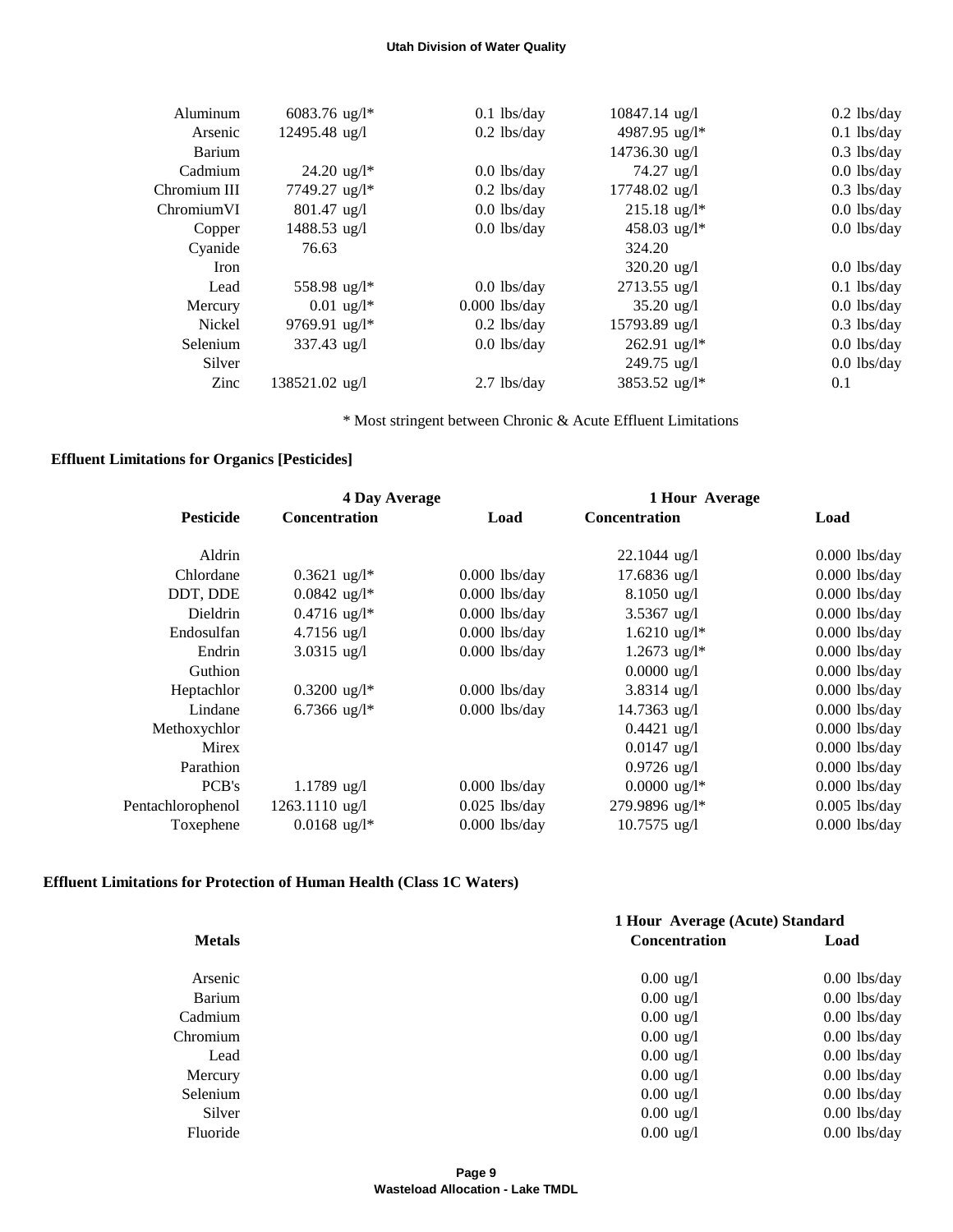| to                | $0.00 \text{ ug}/1$ | $0.00$ lbs/day |
|-------------------|---------------------|----------------|
| Nitrates as N     | $0.00 \text{ ug}/1$ | $0.00$ lbs/day |
| <b>Pesticides</b> |                     |                |
| $2,4-D$           | $0.00 \text{ ug}/1$ | $0.00$ lbs/day |
| $2,4,5$ -TP       | $0.00 \text{ ug}/1$ | $0.00$ lbs/day |
| Methoxychlor      | $0.00 \text{ ug}/1$ | $0.00$ lbs/day |

# **Effluent Limitations for Protection of Human Health [Toxics Rule] Based upon Water Quality Standards (Most stringent of 1C or 3A & 3B as appropriate.)**

|                               | Maximum Conc., ug/l - Acute Standards |                                            |                      |                                             |  |  |
|-------------------------------|---------------------------------------|--------------------------------------------|----------------------|---------------------------------------------|--|--|
|                               |                                       | <b>Class 1C</b>                            | Class 3A, 3B         |                                             |  |  |
| <b>Toxics Rule Parameters</b> |                                       | [2 Liters/Day for 70 Kg Person over 70 Yr. |                      | [6.5 g for 70 Kg Person over 70 Yr. Period] |  |  |
| Antimony                      | $0.00 \text{ ug}/1$                   | $0.00$ lbs/day                             | $82.52$ ug/l         | $0.0$ lbs/day                               |  |  |
| Arsenic                       |                                       |                                            |                      |                                             |  |  |
| Beryllium                     |                                       |                                            |                      |                                             |  |  |
| Cadmium                       |                                       |                                            |                      |                                             |  |  |
| Chromium III                  |                                       |                                            |                      |                                             |  |  |
| Chromium VI                   |                                       |                                            |                      |                                             |  |  |
| Copper                        | $0.00 \text{ ug}/1$                   | $0.00$ lbs/day                             | 19157.18 ug/l        | $0.4$ lbs/day                               |  |  |
| Lead                          |                                       |                                            |                      |                                             |  |  |
| Mercury                       |                                       | lbs/day                                    | $1473.63$ ug/l       | $0.0$ lbs/day                               |  |  |
| Nickel                        | $0.00 \text{ ug}/1$                   | $0.00$ lbs/day                             |                      |                                             |  |  |
| Selenium                      |                                       |                                            | 109048.58 ug/l       | $2.1$ lbs/day                               |  |  |
| Silver                        |                                       |                                            | 2063.08 ug/l         | $0.0$ lbs/day                               |  |  |
| Thallium                      | $0.00 \text{ ug}/1$                   | $0.00$ lbs/day                             |                      |                                             |  |  |
| Zinc                          | $0.00 \text{ ug}/l$                   | $0.00$ lbs/day                             | 2799.90 ug/l         | $0.1$ lbs/day                               |  |  |
| Cyanide                       | $0.00 \text{ ug}/l$                   | $0.00$ lbs/day                             | $0.75$ ug/l          | $0.0$ lbs/day                               |  |  |
| Asbestos                      | $0.00 \text{ ug}/l$                   | $0.00E+00$ lbs/day                         | $63.37$ ug/l         | $0.0$ lbs/day                               |  |  |
| $\boldsymbol{0}$              | $0.00 \text{ ug}/1$                   | $0.00$ lbs/day                             |                      |                                             |  |  |
| 2,3,7,8-TCDD Dioxin           | $0.00 \text{ ug}/1$                   | $0.00$ lbs/day                             | 1473.63 ug/l         | $0.0$ lbs/day                               |  |  |
| Acrolein                      | $0.00 \text{ ug}/1$                   | $0.00$ lbs/day                             | 5.89 ug/l            | $0.0$ lbs/day                               |  |  |
| Acrylonitrile                 | $0.00 \text{ ug}/1$                   | $0.00$ lbs/day                             |                      |                                             |  |  |
| Benzene                       | $0.00 \text{ ug}/l$                   | $0.00$ lbs/day                             |                      |                                             |  |  |
| Bromoform                     | $0.00 \text{ ug}/1$                   | $0.00$ lbs/day                             | $84.00 \text{ ug}/1$ | $0.0$ lbs/day                               |  |  |
| Carbon Tetrachloride          | $0.00 \text{ ug}/1$                   | $0.00$ lbs/day                             |                      |                                             |  |  |
| Chlorobenzene                 | $0.00 \text{ ug}/1$                   | $0.00$ lbs/day                             |                      |                                             |  |  |
| Chlorodibromomethane          | $0.00 \text{ ug}/1$                   | $0.00$ lbs/day                             | 5.60 $\mu$ g/l       | $0.0$ lbs/day                               |  |  |
| Chloroethane                  | $0.00 \text{ ug}/1$                   | $0.00$ lbs/day                             | $103.15$ ug/l        | $0.0$ lbs/day                               |  |  |
| 2-Chloroethylvinyl Ether      | $0.00 \text{ ug}/1$                   | $0.00$ lbs/day                             | $7.37$ ug/l          | $0.0$ lbs/day                               |  |  |
| Chloroform                    | $0.00 \text{ ug}/l$                   | $0.00$ lbs/day                             | $5.01$ ug/l          | $0.0$ lbs/day                               |  |  |
| Dichlorobromomethane          | $0.00 \text{ ug}/l$                   | $0.00$ lbs/day                             | 692.61 ug/l          | $0.0$ lbs/day                               |  |  |
| 1,1-Dichloroethane            | $0.00 \text{ ug}$ /l                  | $0.00$ lbs/day                             |                      |                                             |  |  |
| 1,2-Dichloroethane            | $0.00 \text{ ug}$ /l                  | $0.00$ lbs/day                             | $67.79$ ug/l         | $0.0$ lbs/day                               |  |  |
| 1,1-Dichloroethylene          | $0.00 \text{ ug}$ /l                  | $0.00$ lbs/day                             | $2.51$ ug/l          | $0.0$ lbs/day                               |  |  |
| 1,2-Dichloropropane           | $0.00 \text{ ug}/l$                   | $0.00$ lbs/day                             | 14736.30 ug/l        | $0.3$ lbs/day                               |  |  |
| 1,3-Dichloropropene           | $0.00$ ug/l                           | $0.00$ lbs/day                             | $8.69$ ug/l          | $0.0$ lbs/day                               |  |  |
| Ethylbenzene                  | $0.00 \text{ ug}/l$                   | $0.00$ lbs/day                             | 36.84 ug/l           | $0.0$ lbs/day                               |  |  |
| Methyl Bromide                | $0.00 \text{ ug}$ /l                  | $0.00$ lbs/day                             | $0.37$ ug/l          | $0.0$ lbs/day                               |  |  |
| Methyl Chloride               | $0.00 \text{ ug}/l$                   | $0.00$ lbs/day                             | 1193.64 ug/l         | $0.0$ lbs/day                               |  |  |
| Methylene Chloride            | $0.00 \text{ ug}/l$                   | $0.00$ lbs/day                             | 1134.69 ug/l         | $0.0$ lbs/day                               |  |  |
| 1,1,2,2-Tetrachloroethane     | $0.00 \text{ ug}$ /l                  | $0.00$ lbs/day                             | 5599.79 ug/l         | $0.1$ lbs/day                               |  |  |
| Tetrachloroethylene           | $0.00 \text{ ug}/l$                   | $0.00$ lbs/day                             | 191.57 ug/l          | $0.0$ lbs/day                               |  |  |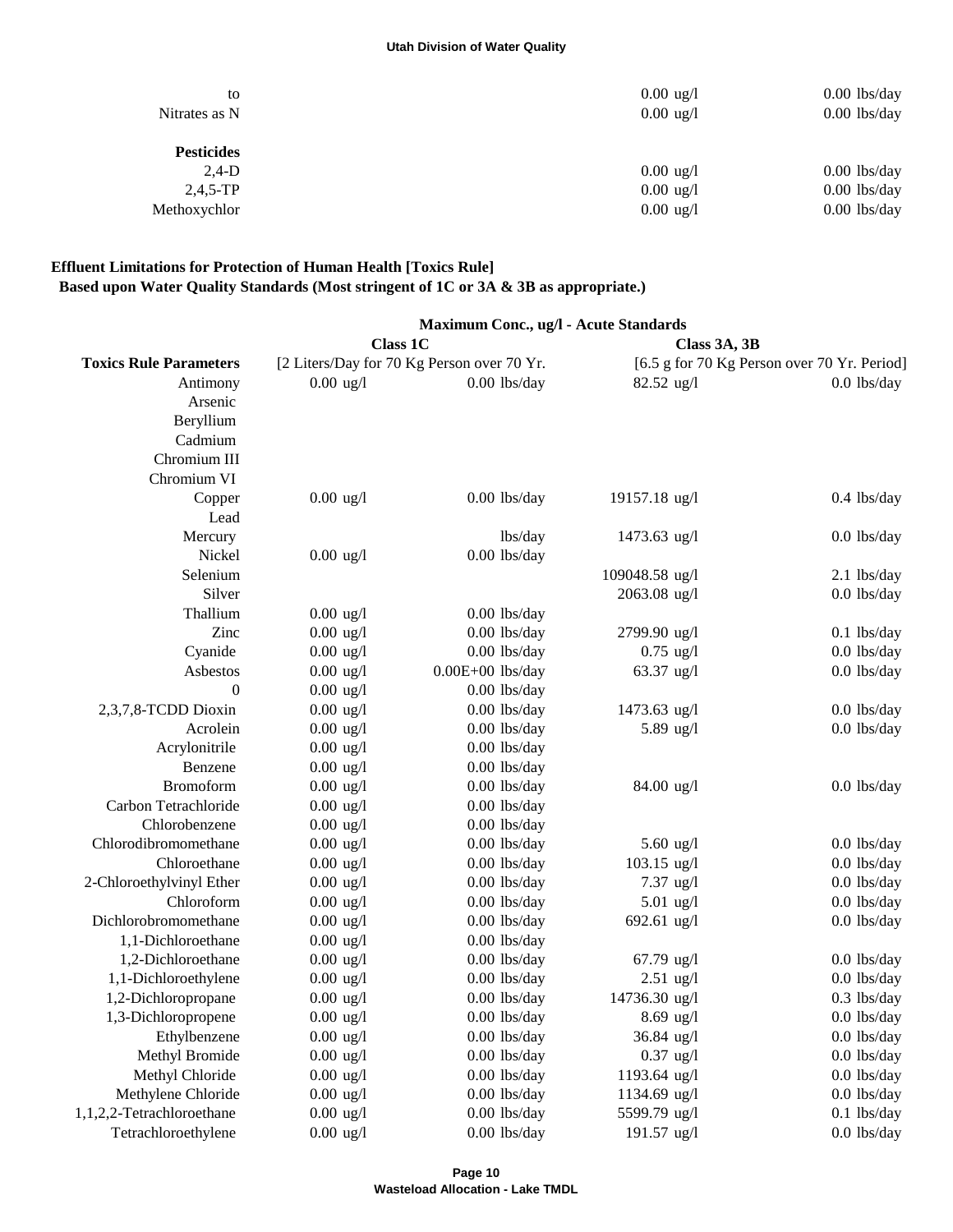| Toluene                                                | $0.00 \text{ ug}/1$            | $0.00$ lbs/day                     |                                   |                                    |
|--------------------------------------------------------|--------------------------------|------------------------------------|-----------------------------------|------------------------------------|
| 1,2 -Trans-Dichloroethylene                            | $0.00 \text{ ug}/l$            | $0.00$ lbs/day                     |                                   |                                    |
| 1,1,1-Trichloroethane                                  | $0.00 \text{ ug}/1$            | $0.00$ lbs/day                     | $3.98$ ug/l                       | $0.0$ lbs/day                      |
| 1,1,2-Trichloroethane                                  | $0.00 \text{ ug}/1$            | $0.00$ lbs/day                     | 309462.20 ug/l                    | 6.0 lbs/day                        |
| Trichloroethylene                                      | $0.00 \text{ ug}/1$            | $0.00$ lbs/day                     | $20.63$ ug/l                      | $0.0$ lbs/day                      |
| Vinyl Chloride                                         | $0.00 \text{ ug}/1$            | $0.00$ lbs/day                     | 9873.32 ug/l                      | $0.2$ lbs/day                      |
| 2-Chlorophenol                                         | $0.00 \text{ ug}/1$            | $0.00$ lbs/day                     |                                   |                                    |
| 2,4-Dichlorophenol                                     | $0.00 \text{ ug}/1$            | $0.00$ lbs/day                     | 122311.25 ug/l                    | 2.4 lbs/day                        |
| 2,4-Dimethylphenol                                     | $0.00 \text{ ug}/1$            | $0.00$ lbs/day                     |                                   |                                    |
| 2-Methyl-4,6-Dinitrophenol                             | $0.00 \text{ ug}/1$            | $0.00$ lbs/day                     | $0.06$ ug/l                       | $0.0$ lbs/day                      |
| 2,4-Dinitrophenol                                      | $0.00 \text{ ug}/1$            | $0.00$ lbs/day                     | $0.06$ ug/l                       | $0.0$ lbs/day                      |
| 2-Nitrophenol                                          | $0.00 \text{ ug}/1$            | $0.00$ lbs/day                     | $0.06$ ug/l                       | $0.0$ lbs/day                      |
| 4-Nitrophenol                                          | $0.0000$ ug/l                  | $0.0000$ lbs/day                   |                                   |                                    |
| 3-Methyl-4-Chlorophenol                                | $0.0000$ ug/l                  | $0.0000$ lbs/day                   | $0.06$ ug/l                       | $0.000$ lbs/day                    |
| Penetachlorophenol                                     | $0.0000$ ug/l                  | $0.0000$ lbs/day                   |                                   |                                    |
| Phenol                                                 | $0.0000$ ug/l                  | $0.00E+00$ lbs/day                 | $0.44$ ug/l                       | $0.000$ lbs/day                    |
| 2,4,6-Trichlorophenol                                  | $0.0000 \text{ ug}/l$          | $0.0000$ lbs/day                   | 20630.81 ug/l                     | $0.400$ lbs/day                    |
| Acenaphthene                                           | $0.00 \text{ ug}/1$            | $0.00$ lbs/day                     |                                   |                                    |
| Acenaphthylene                                         | $0.00 \text{ ug}/1$            | $0.00$ lbs/day                     | 22104.44 ug/l                     | $0.4$ lbs/day                      |
| Anthracene                                             | $0.00 \text{ ug}/1$            | $0.00$ lbs/day                     | 14736.30 ug/l                     | $0.3$ lbs/day                      |
| Benzidine                                              | $0.00 \text{ ug}/1$            | $0.00$ lbs/day                     |                                   |                                    |
| BenzoaAnthracene                                       | $0.00 \text{ ug}/1$            | $0.00$ lbs/day                     | $0.06$ ug/l                       | $0.0$ lbs/day                      |
| <b>BenzoaPyrene</b>                                    | $0.00 \text{ ug}/1$            | $0.00$ lbs/day                     | $0.1$ ug/l                        | $0.0$ lbs/day                      |
| BenzobFluoranthene                                     | $0.00 \text{ ug}/1$            | $0.00$ lbs/day                     | 6189.24 ug/l                      | $0.1$ lbs/day                      |
| BenzoghiPerylene                                       | $0.00 \text{ ug}/1$            | $0.00$ lbs/day                     | 4715.61 ug/l                      | $0.1$ lbs/day                      |
| BenzokFluoranthene                                     |                                |                                    |                                   |                                    |
| Bis2-ChloroethoxyMethane                               |                                |                                    |                                   |                                    |
| Bis2-ChloroethylEther                                  | $0.0000$ ug/l                  | 0.00000 lbs/day                    | $2.51E+05$ ug/l                   | $4.86E+00$ lbs/day                 |
| Bis2-Chloroisopropy1Ether                              | $0.0000$ ug/l<br>$0.0000$ ug/l | $0.00E+00$ lbs/day                 | $3.98E + 06$ ug/l                 | 7.72E+01 lbs/day                   |
| Bis2-EthylbexylPhthalate<br>4-Bromophenyl Phenyl Ether |                                | 0.00000 lbs/day                    | ########## ug/l                   | 0.57189 lbs/day                    |
|                                                        | $0.0000$ ug/l                  | 0.00000 lbs/day                    | $1.62099$ ug/l                    | 0.00003 lbs/day                    |
| <b>Butylbenzyl Phthalate</b>                           | $0.0000$ ug/l                  | $0.00E+00$ lbs/day                 |                                   |                                    |
| 2-Chloronaphthalene<br>4-Chlorophenyl Phenyl Ether     | $0.0000$ ug/l                  | 0.00000 lbs/day<br>0.00000 lbs/day |                                   |                                    |
|                                                        | $0.0000$ ug/l<br>$0.0000$ ug/l | 0.00000 lbs/day                    | $0.53051$ ug/l<br>########## ug/l | 0.00001 lbs/day<br>0.03717 lbs/day |
| Chrysene<br>Dibenzoa, hAnthracene                      | $0.0000$ ug/l                  | 0.00000 lbs/day                    | ########## ug/l                   | 0.31454 lbs/day                    |
| 1,2-Dichlorobenzene                                    | $0.0000$ ug/l                  | 0.00000 lbs/day                    | $0.00413$ ug/l                    | 0.00000 lbs/day                    |
| 1,3-Dichlorobenzene                                    | $0.0000$ ug/l                  | 0.00000 lbs/day                    | 6.48397 ug/l                      | 0.00013 lbs/day                    |
| 1,4-Dichlorobenzene                                    | $0.0000$ ug/l                  | 0.00000 lbs/day                    | 20.63081 ug/l                     | 0.00040 lbs/day                    |
| 3,3-Dichlorobenzidine                                  |                                |                                    |                                   |                                    |
| Diethyl Phthalate                                      |                                |                                    |                                   |                                    |
| Dimethyl Phthalate                                     |                                |                                    |                                   |                                    |
| Di-n-Butyl Phthalate                                   | $0.00000$ ug/l                 | 0.00000 lbs/day                    |                                   |                                    |
| 2,4-Dinitrotoluene                                     | $0.00000$ ug/l                 | 0.00000 lbs/day                    | ########## ug/l                   | 0.004861 lbs/day                   |
| 2,6-Dinitrotoluene                                     | $0.00000$ ug/l                 | 0.00000 lbs/day                    | $0.010168$ ug/l                   | 0.000000 lbs/day                   |
| Di-n-Octyl Phthalate                                   | $0.00000$ ug/l                 | 0.00000 lbs/day                    | $0.073681$ ug/l                   | 0.000001 lbs/day                   |
| 1,2-Diphenylhydrazine                                  | $0.00000$ ug/l                 | 0.00000 lbs/day                    | 48.629774 ug/l                    | 0.000944 lbs/day                   |
| Fluoranthene                                           | $0.00000$ ug/l                 | 0.00000 lbs/day                    |                                   |                                    |
| Fluorene                                               | $0.00000$ ug/l                 | 0.00000 lbs/day                    | $1.22E + 04$ ug/l                 | 2.37E-01 lbs/day                   |
| Hexachlorobenzene                                      |                                |                                    |                                   |                                    |
| Hexachlorobutedine                                     |                                |                                    |                                   |                                    |
| Hexachloroethane                                       | $0.00 \text{ ug}/1$            | $0.00$ lbs/day                     |                                   |                                    |
| Hexachlorocyclopentadiene                              |                                |                                    |                                   |                                    |
| Ideno 1,2,3-cdPyrene                                   |                                |                                    |                                   |                                    |
| Isophorone                                             | $0.00$ ug/l                    | $0.00$ lbs/day                     |                                   |                                    |
|                                                        |                                |                                    |                                   |                                    |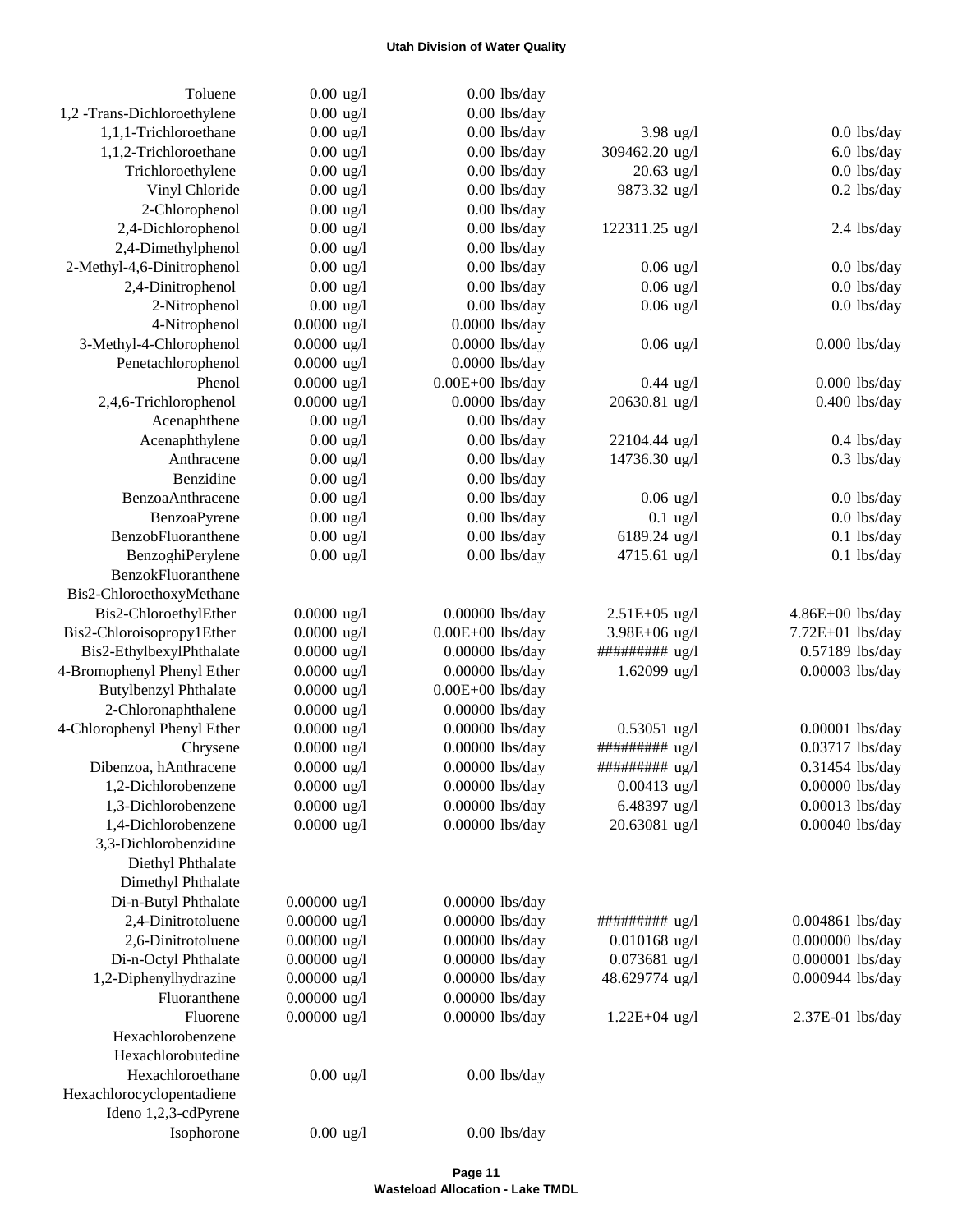| Naphthalene<br>Nitrobenzene                                   |                                            |                                  |                                 |                  |
|---------------------------------------------------------------|--------------------------------------------|----------------------------------|---------------------------------|------------------|
|                                                               |                                            |                                  |                                 |                  |
| N-Nitrosodimethylamine<br>N-Nitrosodi-n-Propylamine           | $0.00 \text{ ug}/1$<br>$0.00 \text{ ug}/1$ | $0.00$ lbs/day<br>$0.00$ lbs/day | $0.00 \text{ ug}/1$             | $0.0$ lbs/day    |
|                                                               |                                            |                                  |                                 |                  |
| N-Nitrosodiphenylamine                                        | $0.00E + 00$ ug/l                          | $0.00E+00$ lbs/day               |                                 |                  |
| Phenanthrene                                                  | $0.00 \text{ ug}/1$                        | $0.00$ lbs/day                   | 913.65 ug/l                     | $0.0$ lbs/day    |
| Pyrene                                                        | $0.00$ ug/l                                | $0.00$ lbs/day                   |                                 |                  |
| 1,2,4-Trichlorobenzene                                        |                                            |                                  | 913.65 ug/l                     | $0.0$ lbs/day    |
| Aldrin                                                        |                                            |                                  | $0.87$ ug/l                     | $0.0$ lbs/day    |
| alpha-BHC                                                     | 0.00000000 ug/l                            | 0.000000 lbs/day                 |                                 |                  |
| beta-BHC                                                      | 0.00000000 ug/l                            | 0.000000 lbs/day                 |                                 |                  |
| gamma-BHC (Lindane)                                           | $0.00000000$ ug/l                          | 0.000000 lbs/day                 |                                 |                  |
| delta-BHC                                                     |                                            | 0.000000 lbs/day                 |                                 |                  |
| Chlordane                                                     | 0.00000000 ug/l                            | 0.000000 lbs/day                 |                                 |                  |
| $4,4$ -DDT                                                    | 0.00000000 ug/l                            | 0.000000 lbs/day                 |                                 |                  |
| $4,4$ -DDE                                                    | 0.00000000 ug/l                            | 0.000000 lbs/day                 |                                 |                  |
| $4,4$ -DDD                                                    | $0.00000000$ ug/l                          | 0.000000 lbs/day                 |                                 |                  |
| Dieldrin                                                      |                                            | 0.000000 lbs/day                 |                                 |                  |
| alpha-Endosulfan                                              | $0.00 \text{ ug}/1$                        | $0.000$ lbs/day                  |                                 |                  |
| beta-Endosulfan                                               | $0.00$ ug/l                                | $0.000$ lbs/day                  |                                 |                  |
| Endosulfan Sulfate                                            | $0.00 \text{ ug}/1$                        | $0.000$ lbs/day                  |                                 |                  |
| Endrin                                                        | 0.00000000 ug/l                            | $0.000$ lbs/day                  |                                 |                  |
| Endrin Aldehyde                                               | 0.00000000 ug/l                            | $0.000$ lbs/day                  |                                 |                  |
| Heptachlor                                                    |                                            | lbs/day                          |                                 |                  |
| Heptachlor Epoxide                                            |                                            | lbs/day                          |                                 |                  |
| Polychlorinated Biphenyls                                     |                                            | lbs/day                          |                                 |                  |
| $\overline{0}$                                                | 0.00000000 ug/l                            | 0.000000 lbs/day                 |                                 |                  |
| Toxaphene                                                     | 0.00000000 ug/l                            | 0.000000 lbs/day                 |                                 |                  |
| <b>Specific Parameter: TDS</b>                                | $0$ ug/l                                   | 0.000000 lbs/day                 | 1698.76 mg/l                    | $0.0$ tons / day |
| <b>Effluent Limitations for the Protection of Agriculture</b> |                                            |                                  | 1 Hour Average (Acute) Standard |                  |
|                                                               |                                            |                                  | Concentration contract          | $\Gamma$ and     |

|          | Concentration         | Load             |
|----------|-----------------------|------------------|
| Arsenic  | $1473.63$ ug/l        | $0.03$ lbs / day |
| Boron    | 11052.22 ug/l         | $0.21$ lbs / day |
| Cadmium  | $147.36 \text{ ug}/l$ | $0.00$ lbs / day |
| Chromium | $1473.63$ ug/l        | $0.03$ lbs / day |
| Copper   | $736.81$ ug/l         | $0.01$ lbs / day |
| Lead     | $1473.63$ ug/l        | $0.03$ lbs / day |
| Selenium | 736.81 ug/l           | $0.01$ lbs / day |
|          |                       |                  |

# **Metals Effluent Limitations for Protection of All Beneficial Uses Based upon Water Quality Standards and Toxics Rules**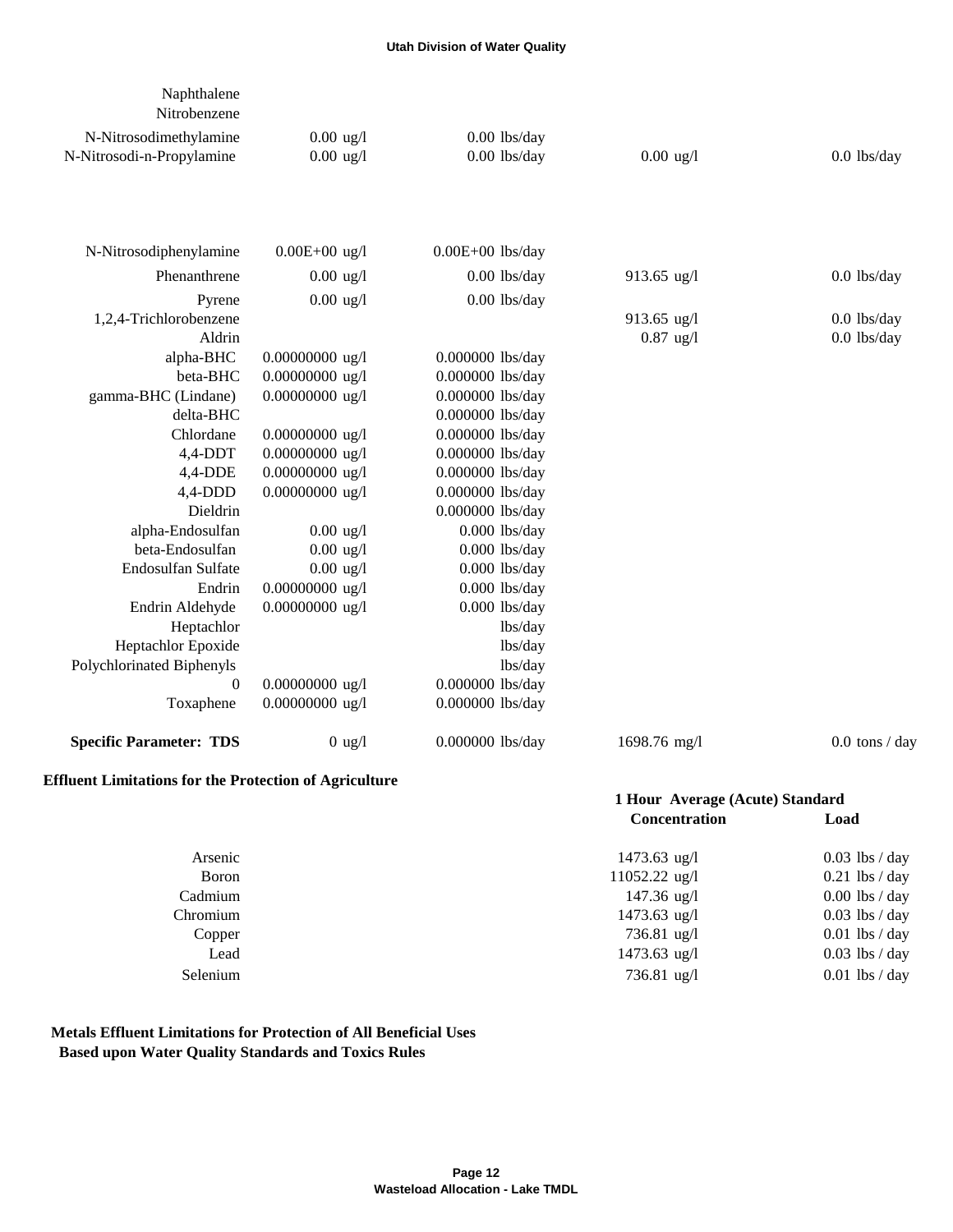|                | <b>Class 4 Acute</b><br><b>Agricultural</b><br>$\frac{u}{g}$ | Class 3<br>Acute<br>Aquatic<br><b>Wildlife</b><br>$\mathbf{u}\mathbf{g}/\mathbf{l}$ | Acute<br><b>Toxics</b><br><b>Drinking</b><br>Water<br><b>Source</b><br>ug/l | <b>Acute Toxics</b><br>Wildlife<br>$\frac{u}{g}$ | <b>1C</b> Acute<br>Health<br><b>Criteria</b><br>ug/l | <b>Acute Most</b><br><b>Stringent</b><br>$\mathbf{u}\mathbf{g}/\mathbf{l}$ | Class 3<br><b>Chronic</b><br><b>Aquatic</b><br>Wildlife<br>ug/l |
|----------------|--------------------------------------------------------------|-------------------------------------------------------------------------------------|-----------------------------------------------------------------------------|--------------------------------------------------|------------------------------------------------------|----------------------------------------------------------------------------|-----------------------------------------------------------------|
| Aluminum       |                                                              | 10847.14                                                                            |                                                                             |                                                  |                                                      | 10847.14                                                                   | 6083.76                                                         |
| Antimony       |                                                              |                                                                                     | 0.00                                                                        |                                                  |                                                      | 0.00                                                                       |                                                                 |
| Arsenic        | 1473.63                                                      | 4987.95                                                                             |                                                                             |                                                  | 10.00                                                | 10.00                                                                      | 12495.48                                                        |
| Asbestos       |                                                              |                                                                                     |                                                                             |                                                  |                                                      |                                                                            |                                                                 |
| Barium         |                                                              | 14736.30                                                                            |                                                                             |                                                  | 1000.00                                              | 1000.00                                                                    |                                                                 |
| <b>Boron</b>   |                                                              |                                                                                     |                                                                             |                                                  |                                                      |                                                                            |                                                                 |
| Cadmium        | 147.36                                                       | 74.27                                                                               |                                                                             |                                                  | 0.00                                                 | 0.00                                                                       | 24.20                                                           |
| Chromium (III) |                                                              | 17748.0                                                                             |                                                                             |                                                  | 50.00                                                | 50.00                                                                      | 7749.27                                                         |
| Chromium (VI)  | 1473.63                                                      | 215.18                                                                              |                                                                             |                                                  |                                                      | 215.18                                                                     | 801.47                                                          |
| Copper         | 736.81                                                       | 458.03                                                                              |                                                                             |                                                  |                                                      | 458.03                                                                     | 1488.53                                                         |
| Cyanide        |                                                              | 324.20                                                                              |                                                                             | 0.00                                             |                                                      | 0.00                                                                       | 76.63                                                           |
| Iron           |                                                              | 320.20                                                                              |                                                                             |                                                  |                                                      | 320.20                                                                     |                                                                 |
| Lead           | 1473.63                                                      | 2713.55                                                                             |                                                                             |                                                  | 15.00                                                | 15.00                                                                      | 558.98                                                          |
| Mercury        |                                                              | 35.2023                                                                             |                                                                             |                                                  | 0.00                                                 | 0.00                                                                       | 0.0120                                                          |
| <b>Nickel</b>  |                                                              | 15793.89                                                                            |                                                                             | 0.00                                             |                                                      | 0.00                                                                       | 9769.91                                                         |
| Selenium       | 736.81                                                       | 262.91                                                                              |                                                                             |                                                  | 50.00                                                | 50.00                                                                      | 337.43                                                          |
| Silver         |                                                              | 249.75                                                                              |                                                                             |                                                  | 0.00                                                 | 0.00                                                                       |                                                                 |
| Thallium       |                                                              |                                                                                     |                                                                             | 0.00                                             |                                                      | 0.00                                                                       |                                                                 |
| Zinc           |                                                              | 3853.52                                                                             |                                                                             |                                                  |                                                      | 3853.52                                                                    | 138521.02                                                       |

# **Summary Effluent Limitations for Metals [Wasteload Allocation, TMDL]**

|                |                                    | Acute   |               | <b>Chronic</b> |  |  |
|----------------|------------------------------------|---------|---------------|----------------|--|--|
|                | $\mathbf{u} \mathbf{g}/\mathbf{l}$ | lbs/day | $\frac{u}{g}$ | lbs/day        |  |  |
| Aluminum       | 10847.14                           | 0.3     | 6083.76       | 0.2            |  |  |
| Antimony       |                                    |         |               |                |  |  |
| Arsenic        | 10.00                              | 0.0     | 12495.48      | 0.4            |  |  |
| Asbestos       |                                    |         |               |                |  |  |
| Cadmium        | 0.00                               | 0.0     | 24.20         | 0.0            |  |  |
| Chromium (III) | 50.00                              | 0.0     | 7749.27       | 0.2            |  |  |
| Chromium (VI)  | 215.18                             | 0.0     | 801.47        | 0.0            |  |  |
| Copper         | 458.03                             | 0.0     | 1488.53       | 0.0            |  |  |
| Cyanide        | 0.00                               | 0.0     | 76.63         | 0.0            |  |  |
| Iron           | 320.20                             | 0.0     |               |                |  |  |
| Lead           | 15.00                              | 0.0     | 558.98        | 0.0            |  |  |
| Mercury        | 0.00                               | 0.0     | 0.01          | 0.0            |  |  |
| Nickel         | 0.00                               | 0.0     | 9769.91       | 0.3            |  |  |
| Selenium       | 50.00                              | 0.0     | 337.43        | 0.0            |  |  |
| Silver         | 0.00                               | 0.0     |               |                |  |  |
| Zinc           | 3853.52                            | 0.1     | 138521.02     | 4.2            |  |  |

# **Effluent Indicators / Targets for Pollution Indicators**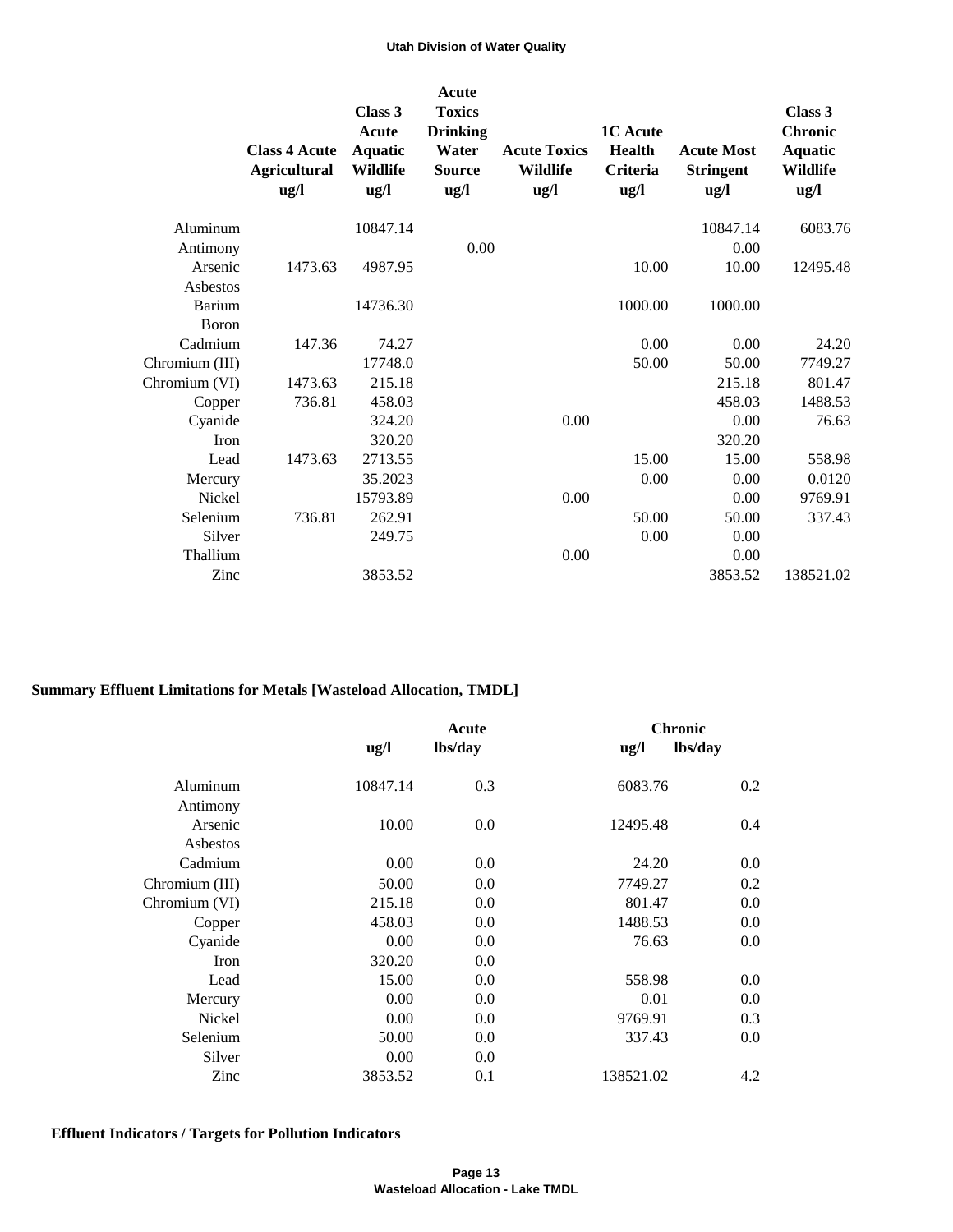Water quality targets for pollution Indicators will be met with an effluent limit as follows:

| <b>Indicator</b> / Target | <b>Target</b> |           |  |
|---------------------------|---------------|-----------|--|
| mg/l                      | mg/l          | lbs/day   |  |
| 50.0 pCi/L                |               |           |  |
| 5.0                       | 73.68         | 33442.39  |  |
| 4.0                       | 58.95         | 26753.91  |  |
| 0.05                      | 0.74          | 334.42    |  |
| 90.0                      | 1326.27       | 601963.07 |  |
|                           |               |           |  |

Other Effluent Limitations are based upon R317-1.

#### **X. Antidegradation Considerations**

 The Utah Antidegradation Policy allows for degradation of existing quality where it is determined that such lowering of water quality is necessary to accommodate important economic or social development in the area in which the waters are protected [R317-2-3]. It has been determined that development in the area in which the waters are protected [R317-2-3]. It has been determined that certain chemical parameters introduced by this discharge will cause an increase of the concentration of said parameters in the receiving waters. Under no conditions will the increase in concentration be allowed to interfer with existing water users.

 Category III waters fall under special rules for the determination of effluent limits. These rules allow more stringent effluent limitations based upon additional factors, including: "blue-ribbon" fisheries, special recreation areas, and drinking water sources.

#### **XI. Colorado River Salinity Forum Considerations**

 Discharges in the Colorado River Basin are required to have their discharge at a TDS loading of less than 1.00 tons/day unless shown that this is not attainable. Refer to the Forum's Guidelines for additional information. This doesn't apply to facilities that do not discharge to the Colorado River Basin.

 The permit writers may utilize other information to adjust these limits and/or to determine other limits based upon best available technology and other considerations.

### **XII. Summary Comments**

 The mathematical modeling and best professional judgement indicate that violations of receiving wataer benefical uses with their associated water quality standards, including important downstream segments, will not occur for the evaluated parameters of concern as discussed above if the effluent limitations indicated above are met.

 The permit writers may utilize other information to adjust these limits or to determine other limite based upon best available technology and other considerations. Under no circumstances however, may those alterations allow for the violation of water quality standards by the permitee.

#### **XIII. Notice of UPDES Requirement**

 This Addendum to the Statement of Basis does not authorize any entity or party to discharge to the waters of the State of Utah. That authority is granted through a UPDES permit issued by the Utah

#### **Page 14 Wasteload Allocation - Lake TMDL**